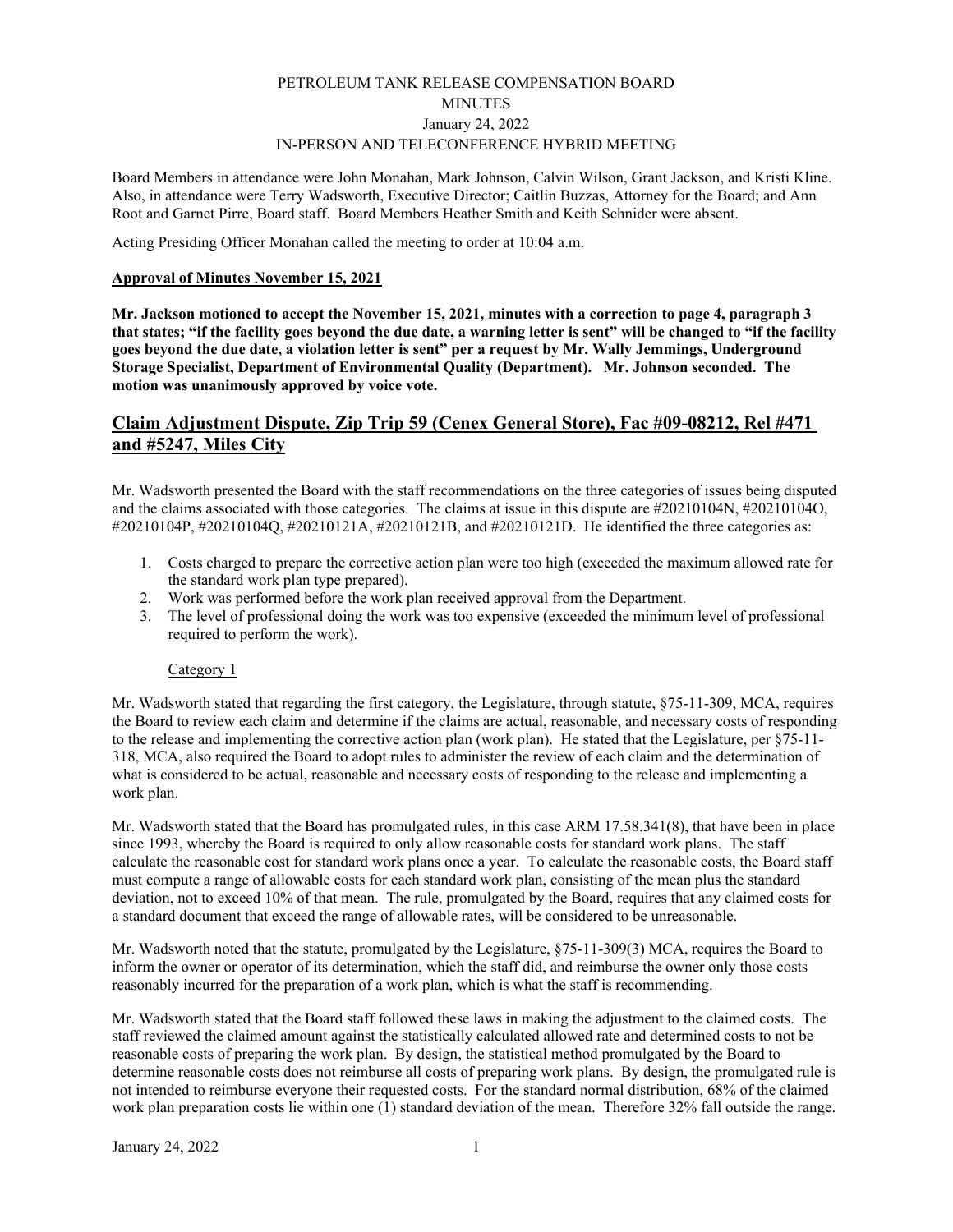Since the costs that fall below the threshold are receiving what they want, it leaves the 16% of the work plan costs submitted to be adjusted due to excess costs. As indicated in the Executive Summary, the consultant estimated costs for preparing this work plan were three (3) times the estimated costs that the Board has ever received, and their resulting preparation costs are twice the most expensive work plan proposed costs. The law does not allow the Board to reimburse the claimed costs, or the most expensive work plan cost, rather only the costs that do not exceed one (1) standard deviation from the mean.

Mr. Wadsworth stated that in this case, the Board staff held those costs to the rule required one (1) standard deviation from the mean. He noted that there were multiple claims listed in the Executive Summary, and that the cost database the staff uses is adding up those costs as they come in against each task. He noted that Board staff adjusts the claims as they come in, when staff recognize that the costs are exceeding the maximum allowed costs by law.

## Category 2

Mr. Wadsworth addressed the costs for Category 2, work performed before the work plan received Department approval. He stated that the Legislature, through the statute, §75-11-309, MCA, requires any owner who is seeking reimbursement for eligible costs to comply with procedures outlined in the law. The law requires the Department to review the work plan, forward a copy to other governments, obtain any of their modifications of the proposed plan, and only after completing their review of received comments, and deciding whether the plan should be modified or prepared by the Department, shall the Department approve a work plan. After the work plan has been approved, the Department is required to notify the owner of its approval of the work plan,  $\S75-11-309(1)(f)$ , MCA. Mr. Wadsworth stated that by law there is a business process that has to occur before the work plan can be approved by the Department. Only after these steps are completed is the owner to implement the work plan.

Mr. Wadsworth stated that the funds involved here are public funds and therefore, require adherence to proper laws and procedures. Implementing the work plan before Department approval does not comply with procedures outlined in the law and can result in activity found unacceptable to local or tribal governments, as well as additional unnecessary costs being incurred. He said that based on those laws, it is unacceptable to conduct activity before the work plan receives Department approval.

Mr. Wadsworth stated that Board staff reviewed each claim and determined that the owner or their representative, their consultant, had not complied with the law required for seeking reimbursement. The Board staff informed the owner of its determination and recommended reimbursing the owner only those costs incurred after the work plan received approval. The information provided to the Board exhibits the time period during which invoices showed activity was performed prior to the date upon which the Department approved the work plan.

## Category 3

Mr. Wadsworth addressed Category 3. The issue of having the appropriate level of professional conduct work. He stated that the Legislature, through §75-11-309, MCA, requires the Board to review each claim and determine if the claims are actual, reasonable, and necessary costs of responding to the release and implementing the work plan.

Mr. Wadsworth stated that the Legislature gave the Board authority and a requirement to adopt rules to administer the review of these claims and to determine what is considered actual, reasonable, and necessary costs. The Board has promulgated rules, in this case ARM 17.58.341(7). Those rules have been in place since 1993. This law requires Board staff to establish categories and codes of consultant, subcontractor, or contractor services and establish the allowed rates for those specific codes.

Mr. Wadsworth stated that the list of codes explains the typical duties to be performed and the appropriate level of professional to perform that duty. This rule promulgated by the Board requires the consultant, contractor, or subcontractor to be reimbursed labor costs at the minimum appropriate level of skill needed to perform a particular task.

Mr. Wadsworth noted that the appropriate level of professional or a higher level could perform a task. However, the reimbursement would follow the law and higher costs would not be considered to be reasonable. Submitting costs for a professional level that is higher than the minimum appropriate level of professional would exceed the allowed rate.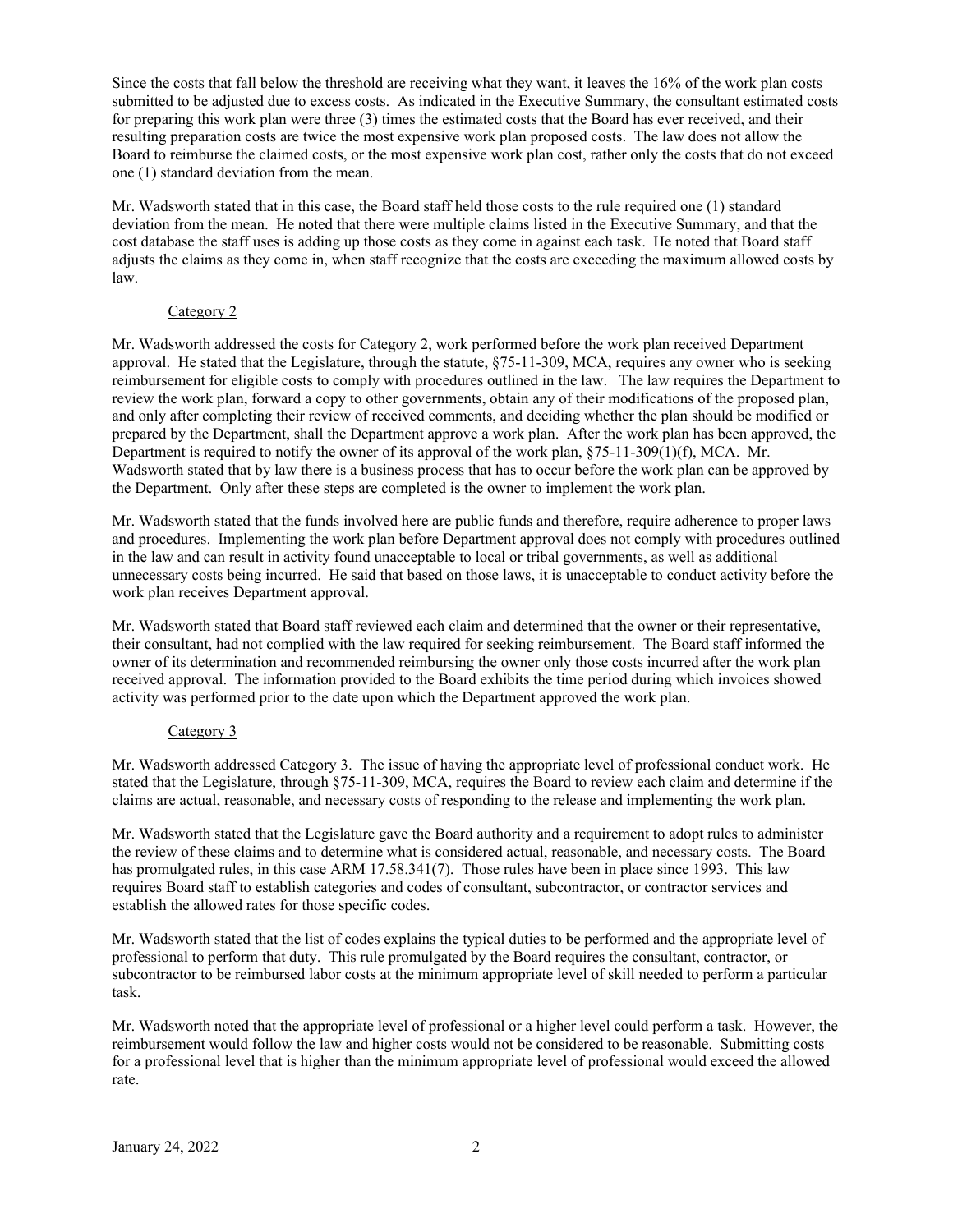Mr. Wadsworth stated that Board staff had followed these laws in making the adjustment to the claimed costs in dispute. The Board staff reviewed the claimed amount against the appropriate level of professional and determined the costs not to be reasonable costs of performing the activity. The law does not allow the Fund to reimburse the claimed costs that are above that appropriate level of professional. The owner, however, can compensate the consultants for any of those excess costs. The owner has the right to pay for a higher level professional. He expressed that the Fund has been established by the Legislature and rules have been promulgated so that this type of expenditure does not occur from public funds.

#### **Summary**

Mr. Wadsworth stated that the Fund is required to be used for cleanup costs only. He stated that Board staff understood that the facility was undergoing redevelopment and that the corrective action for the release needed to be melded with that redevelopment activity. The owner, consultant, and the Board need to recognize that the redevelopment of property can result in additional costs due to petroleum contamination being present at the site during redevelopment. However, because the Fund is required to be used for cleanup costs only, any additional costs incurred during the redevelopment that are related to the presence of petroleum contaminated soils are not eligible for Fund reimbursement.

Mr. Wadsworth stated that costs for the adjusted activities may have been higher due to the redevelopment, or because of the desire to have the cleanup and the redevelopment done simultaneously, or because of the last-minute inclusion of the petroleum cleanup activity in the redevelopment plan. However, additional costs to accomplish any or all of the activities are not reimbursable from the Fund.

Mr. Wadsworth stated that Board staff encourages the owner and their consultant to include remediation of petroleum contamination during the planning phases of any site redevelopment. Any additional costs resulting from not considering the cleanup of a release when redeveloping, or additional costs incurred due to redevelopment, are not considered to be reasonably incurred or reimbursable from the Fund.

#### Discussion

Mr. Johnson asked for clarification on how work done to plan for remediation while doing redevelopment would not be covered by the Fund.

Mr. Wadsworth gave an example of how there could be two work plans, one for remediation and one for redevelopment and that those could be combined as long as the remediation is a consideration of the work that needs to happen at the site. He also noted that there is a difference between planning a redevelopment and planning for remediation. Costs incurred to accommodate the remediation work into the redevelopment work are not considered cleanup, and not reimbursable. He stated that those costs are separate, and the redevelopment costs should not increase the remediation costs.

To clarify Mr. Wadsworth's point, Mr. Monahan stated that work being done to plan for redevelopment and the removal of contamination does not fall under the cleanup process, because it is part of redevelopment, those planning costs would not be covered. What would be covered is the work to simply clean up the contamination.

Mr. Wadsworth agreed with Mr. Monahan's statement.

Mr. Johnson felt that the work involved would be more than just a construction project so the planning should be covered.

Mr. Wadsworth stated that work being done to address contamination at a site is covered, as part of a Department approved work plan. But to the extent that the work plan for the cleanup is a crosswalk between the redevelopment and the cleanup, that portion is not eligible. Mr. Wadsworth stated that the consultant for this project may have exceeded the work plan prep costs because they were busy doing part of the redevelopment coordination with the owner, and those costs are not eligible.

Mr. Johnson stated that he believed the coordination of cleanup or redevelopment activities should be considered eligible. He stated that those costs were minor, in his experience, and should be covered. It would be comparable to obtaining a permit or getting a trespass agreement in place to do remediation.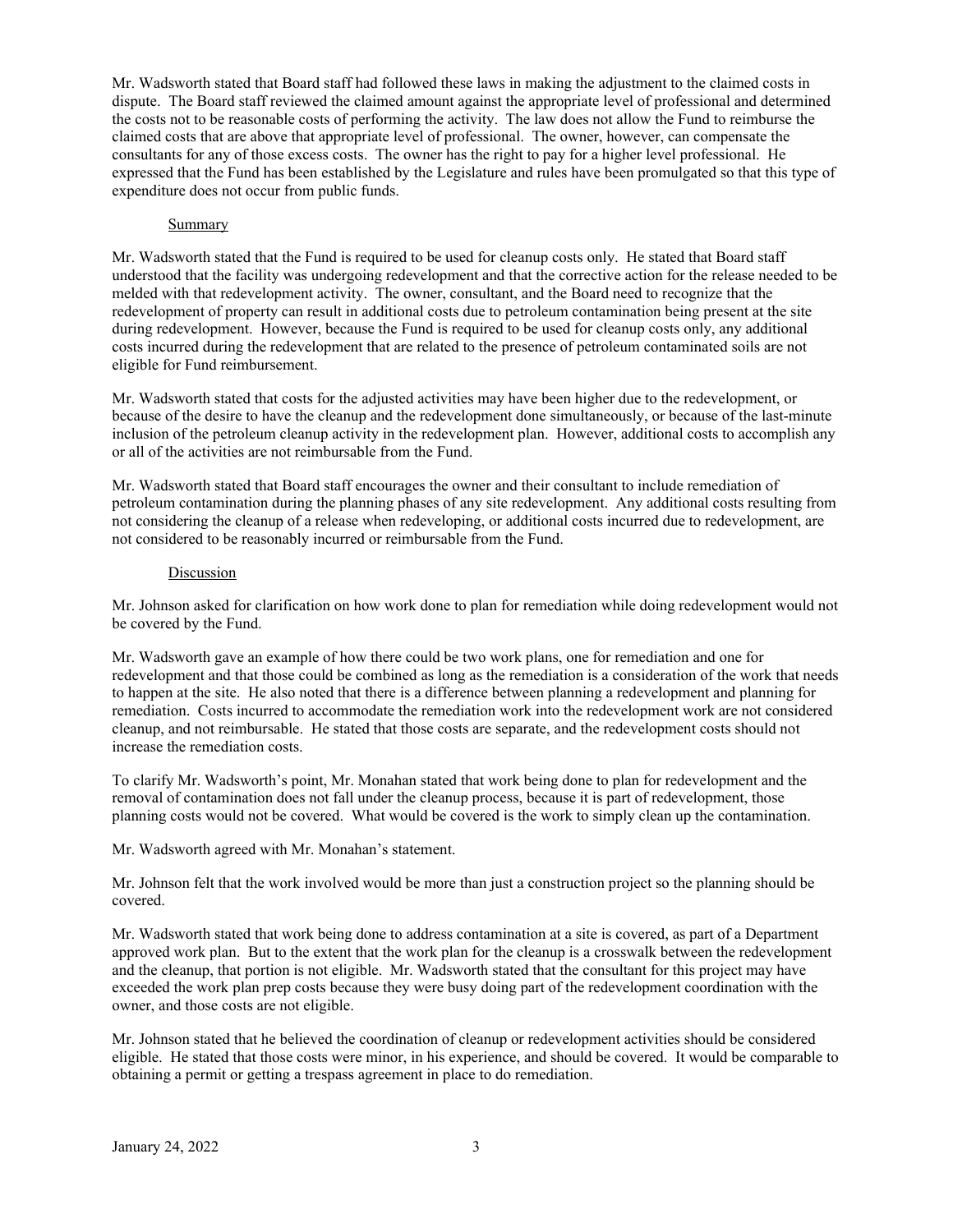Mr. Wadsworth stated coordination of cleanup is part of cleanup; however, redevelopment is not part of cleanup. There does not have to be a redevelopment in order to conduct remediation. And any costs associated with redevelopment are not considered to be cleanup.

Mr. Johnson stated he believed that any activity that arises from the presence of contamination should be reimbursable.

Mr. Wadsworth stated that the law didn't support that. It states that funding is for cleanup costs only.

Mr. Johnson stated that the law goes on to say, "or any other costs associated with implementing a plan". He said that any coordination and taking care of construction needs and workers should be considered as "any other costs".

Mr. Wadsworth clarified that the difference was costs being impacted, or becoming higher, because of the redevelopment efforts at the site.

Ms. Kline asked would not the coordination costs be included in the work plan requested by the consultant?

Mr. Johnson answered that would happen if the consultant had the ability to foresee that situation.

Ms. Kline stated that it seemed that the work plan was the more important part of this discussion. The coordination should be included in the work plan.

Mr. Johnson asked if the costs incurred were part of the original work plan.

Mr. Wadsworth stated that some costs were not part of the work plan.

Mr. Wadsworth indicated that costs were found to be excessive, and that the consultant had charged all of the costs as part of the work plan. Costs had not been separated between cleanup or redevelopment. Costs may have exceeded the allowed amounts because the wrong level of professional was used. Some of the excess costs may have been because the consultant was dealing with the redevelopment, too.

Mr. Johnson asked if this consultant was part of the redevelopment.

Mr. Wadsworth stated that he believed them to be.

Mr. Johnson stated that he felt any work done at a site that was protective of human health and the environment should be covered by the Fund.

#### Discussion – Category 1

Mr. Monahan stated that the expenses that were incurred by the consultant were three (3) times those normally allowed and asked if part of those higher costs were due to redevelopment.

Mr. Wadsworth indicated that higher costs had been submitted and was noting that they were exceedingly excessive. He didn't know why they were excessive and suspected the costs may be higher due to the redevelopment. He stated that the statistics used by Board staff are based on sites that are not undergoing a redevelopment.

Mr. Johnson asked for a figure on the allowed amount for this type of work plan. He stated that an increase in costs may be small if compared to what is allowed.

Mr. Wadsworth stated that that the allowed amount for this work plan was \$2,750 and the claimed amount was \$7,761.25. Which was roughly more than two times, almost three times the allowed amount.

Mr. Paul Lemire, Environmental Consultant, Tetra Tech came to the podium as the representative for the owner for the disputed claim adjustments.

Mr. Lemire addressed the work plan costs (Category 1). He stated that Tetra Tech's obligated amount for work plan prep was \$2,500, they had estimated costs of \$13,000 and the final costs were \$7,700.00.

Mr. Lemire stated that the remediation at this site would have never occurred if it weren't for the redevelopment, the site would still be conducting groundwater monitoring events and be contaminated. He stated that there are many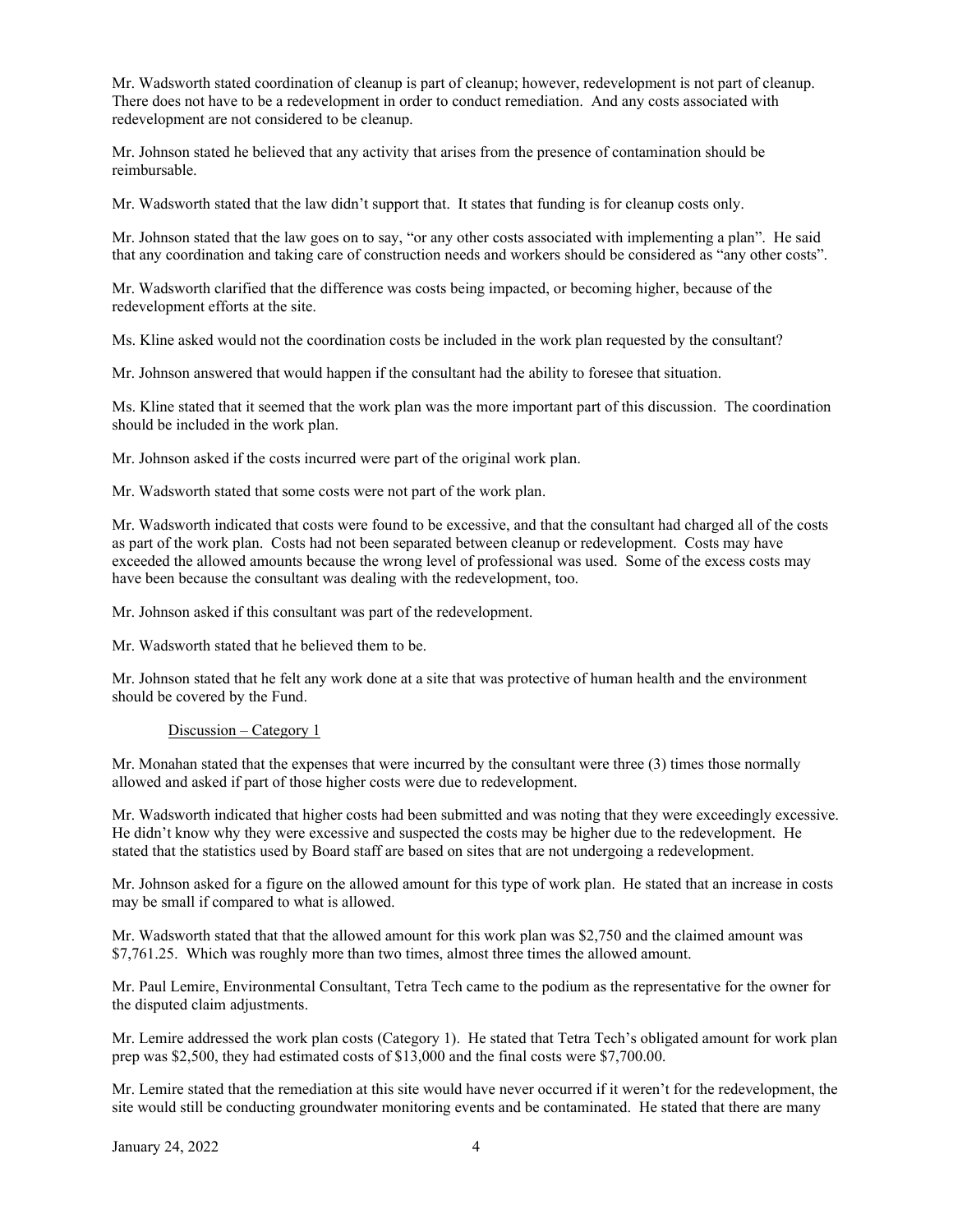projects that won't get cleaned up without redevelopment. The contaminated soil at the site was mostly clay and as a rule, excavation is truly the only way to remediate a site like this. The redevelopment made excavation possible and thereby removed the source contamination. They anticipated removing 25,000 cubic yards of soil.

Mr. Lemire stated that scheduling for this project was somewhat impacted by the Montana Department of Transportation's Highway Department (MDT) building a new interchange right beside this site at the same time that redevelopment had been scheduled. In addition, MDT wanted to speed up their schedule and install a roundabout near the site. This was going to impact the ability to get trucks in and out of the site as part of the remediation or redevelopment projects. This created another area of coordination that was outside the original scope of plans by the owner.

Mr. Lemire stated that this was a fast-track project wherein the owner wanted to tear down the store, remove the underground storage tanks, and excavate as seamlessly as possible. The whole site had to be thought of in terms of deconstruction, reconstruction, remediation timing and where each of these things would be taking place on the site. The whole scope of where the new building would be placed, and when, was part of the coordination efforts in order to excavate safely.

Mr. Lemire stated that this was a large project and Tetra Tech decided to get three (3) bids for all of the contractors that would have costs over \$2,500 and would have those bids submitted in an engineering style in order to keep costs down. The scope of this project made these types of bids more feasible.

Mr. Lemire stated that another factor that had to be addressed was disposal costs, landfarming or landfilling the contaminated soils that would be excavated and possibly removal of contaminated water. They were able to secure use of the landfill at a cost of \$2 per ton, which is very low. The water treatment and removal issues are more expensive than soil removal and disposal, and it took time to find a viable option.

Mr. Lemire said that Tetra Tech initially estimated the work plans costs to be high because there were many factors that had to be considered in the work plan that were more than just an excavation and taking out tanks. The actual work plan costs were lower than estimated. The planning up front saved an estimated \$500,000 on the project overall.

Mr. Monahan asked if Mr. Lemire and the Board would like to address each category separately and if the Board would like to ask questions in between.

Mr. Johnson asked if the work plan budget requested \$12,900 for work plan prep and if the Board staff later said that the allowed rate was \$2,500.

Mr. Lemire stated that was correct.

Mr. Monahan asked if the Tetra Tech requested amount of \$39,000 under the task name of subcontractor administration was interchangeable with work plan prep. He asked if that was why only \$717.00 were submitted against this approved cost.

Mr. Lemire said it was possible but typically the task of work plan prep is its own task.

Mr. Johnson asked if there was a traffic control plan for the interchange.

Mr. Lemire stated that they didn't have to prepare one because MDT had finished the roundabout construction before the redevelopment/remediation project started.

Mr. Johnson noted that the cost of \$2/ton to landfill contaminated soil is extremely low.

Ms. Kline asked if those costs were similar across the state.

Mr. Lemire stated that Billings has a rate of \$65/ton and that the rate varies across the state. He also stated that there are places that won't accept contaminated soil, so it can be hard to find a place to dispose of the soils. There is always a problem when you do an excavation. Even the smaller ones because sometimes the analytical costs are more than the soil removal. Each landfill in Montana has different rules based on the DEQ Solid Waste permit.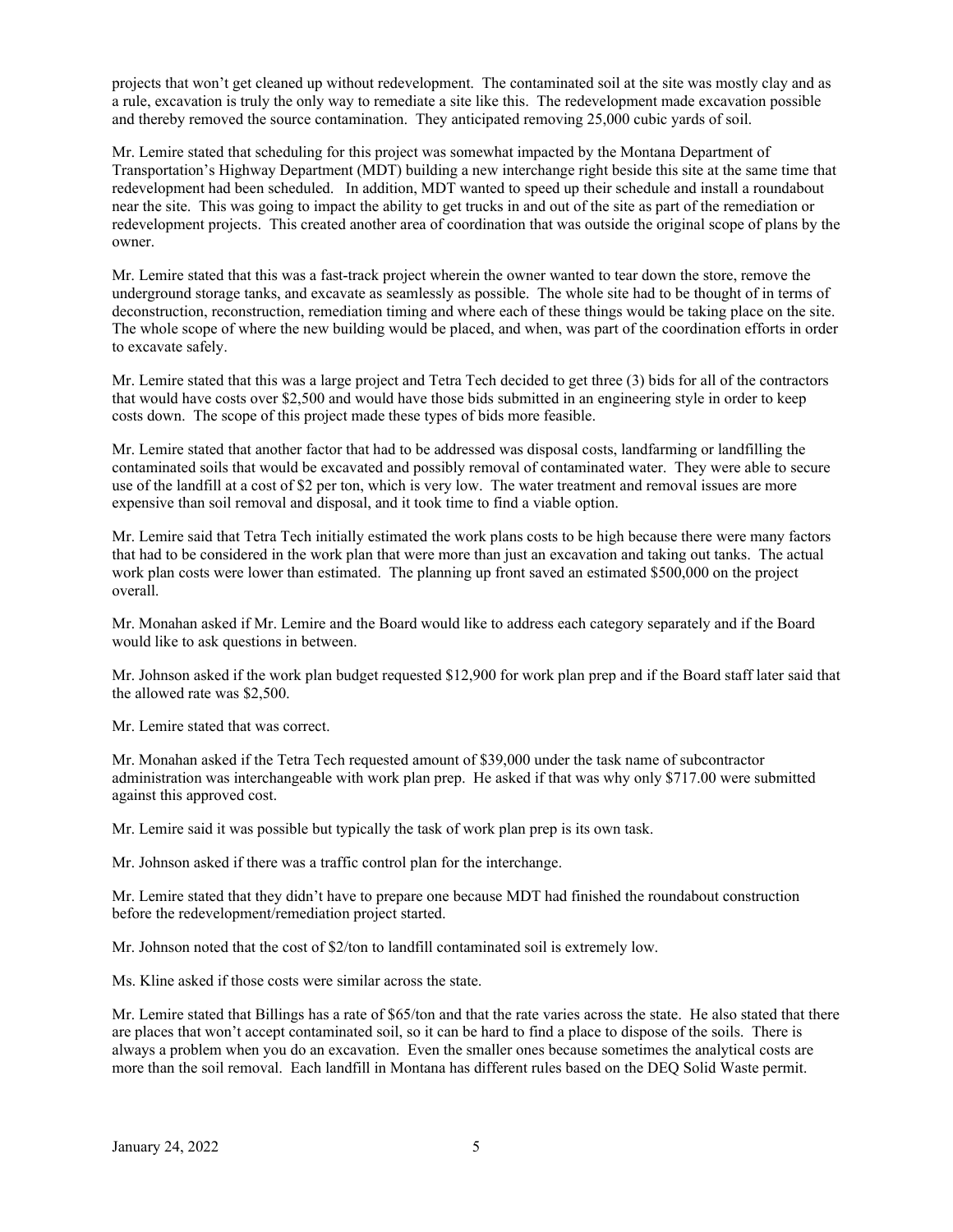Mr. Monahan asked about a handout provided by Mr. Lemire. On the handout there were several items listed under the work plan prep costs, one of which stated; "coordinate with Zip Trip plan for new store and demolish of the old store." Mr. Monahan asked if those expenses were included in the costs for work plan prep budget submitted by Tetra Tech and if Mr. Lemire felt those were eligible for reimbursement.

Mr. Lemire stated that those costs were included in the requested budget and that Tetra Tech believed them to be eligible. He stated that they had to coordinate with all the parties involved to schedule certain activities and find an available contractor to perform the tasks.

Mr. Monahan asked if those types of expenses shouldn't fall under the owner's responsibility because it was part of the redevelopment. He stated that he didn't feel the Board could reimburse those expenses because they were not cleanup related. It seemed like that was a construction project task.

Mr. Lemire stated that the redevelopment had to be addressed so that the remediation could take place. Without the redevelopment, the remediation would not have happened.

Mr. Johnson asked if there were costs associated with building removal, pavement removal/replacement included in this work plan.

Mr. Lemire stated that they originally planned to remove asphalt and then add back pavement, but those costs have not been claimed yet.

Mr. Johnson stated that those are costs that are typically reimbursed.

Mr. Monahan stated that the asphalt costs fall under cleanup because it was required to do the cleanup. It just happened to be the same work that was going to be done when the redevelopment happened.

Mr. Lemire agreed.

Mr. Monahan asked if those were eligible costs.

Mr. Wadsworth noted that if any building removal was done, or any preparation for that building removal, those costs/activities would fall under the rule that requires preapproval by the Board before those costs are considered eligible. He stated that if there was a building removal, even if it benefits the excavation, the costs incurred to remove the building are not Fund eligible unless the removal is preapproved by the Board. Work done in the planning stages to plan for the building removal is not eligible unless the building removal has been approved by the Board prior to the actual removal of the building.

Mr. Wadsworth stated that any planning or coordination associated with the removal of the underground storage tanks was also ineligible.  $75-11-307(2)(e)$ , MCA. It is not considered cleanup. ARM  $17.58.342(2)(o)$ .

Ms. Kline noted that MDT's roundabout project didn't wind up being a factor in the work plan costs because their project was finished before Tetra Tech began work for the owner at this site.

Mr. Lemire stated that was how it turned out because of delays from COVID. He said that Zip Trip was not making a claim for tank removal or demolition.

## Discussion – Category 2

Mr. Lemire addressed the issues surrounding Category 2 - work being done before the approval of the work plan by the Department. The project came to Tetra Tech in December of 2019, before COVID started. Zip Trip wanted to redevelop the site and the owner's plan was to do that before MDT's construction of the roundabout just on the outside boundary of this property. Tetra Tech agreed to take on the project and offered to coordinate with DEQ to perform the remediation at the same time. There was a tight time window between MDT's roundabout project and the owner wanting to have the demolition and rebuild done during the winter months that are lower business time for them. The scope changed with the owner and included taking out tanks and moving the building to a different part of the property.

Mr. Lemire stated that the owner had their own contractor for the building demolition and tank removal and used this same contractor for the excavation as well. Jay Shearer, Senior Environmental Project Officer, Petroleum Tank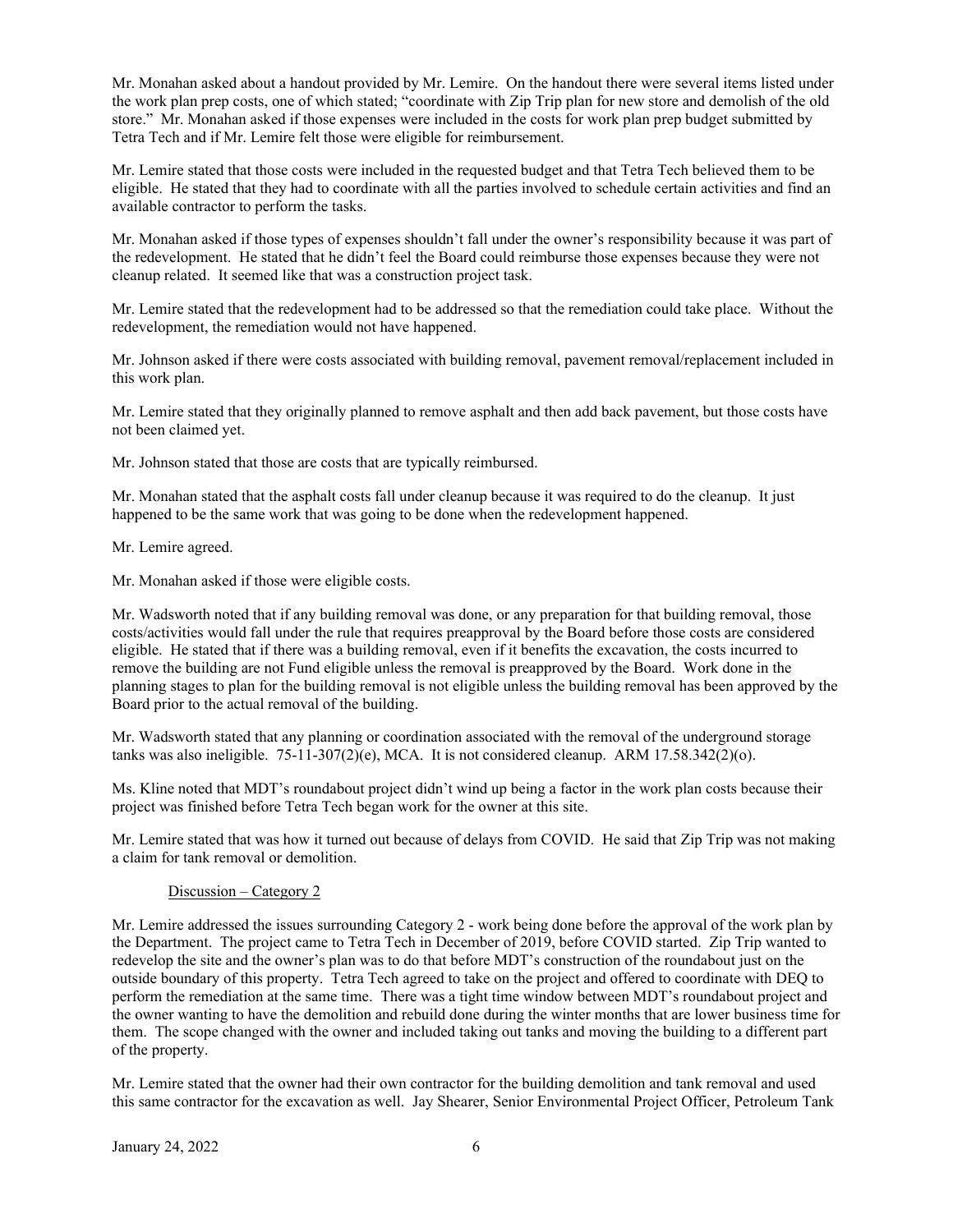Cleanup Section, Billings Office, was notified that Tetra Tech was going to have to get some work done before Jay approved the work plan.

Mr. Lemire stated that COVID put the plans on pause for both Tetra Tech and the owner. Zip Trip decided that it was not a financially feasible time to engage in the activity previously planned. As a result, the excavation didn't take place until Autumn of 2021.

Mr. Johnson noted that the costs in question looked like they were for work done April 14, 2021, and the work plan was approved on May 4, 2021. He asked if the activity performed was planning and getting estimates. He indicated those activities don't take a huge amount of time.

Mr. Lemire said that there was not a great amount of time spent, but at that phase of the work, Tetra Tech was trying to figure out how much soil would have to be excavated and go out for bid with a pretty close idea of what those amounts were. The timing was also an issue because it is more favorable to excavate before the water table rises.

Mr. Johnson agreed that was a favorable time and that planning would begin earlier for that activity.

Ms. Kline asked if Mr. Lemire had spoken with Mr. Shearer and if Mr. Shearer had stated that Tetra Tech could begin work before work plan approval.

Mr. Lemire said Mr. Shearer agreed. He said they could start working on some of it.

Mr. Monahan asked if there was documentation from Mr. Shearer that signifies his approval of the work being done before work plan approval.

Mr. Johnson stated there are times when work is done without a written work plan and there is a process of review so that other agencies can have a chance to review and comment on the work plan. He asked if Tetra Tech submitted a plan on December 17, 2019.

Mr. Lemire stated that was the original one.

Mr. Johnson asked if the plan was then modified and submitted in May of 2020.

Mr. Lemire said that it was impacted because of the COVID, the project was dropped.

Ms. Kline stated that the point of having a timeline for other entities to get a chance to review a work plan before it is approved is to allow the public a chance to see it. Isn't that part of the Department approving the plan?

Ms. Stremcha, Section Supervisor, Petroleum Tank Cleanup Section, stated that there is planning and coordination in getting a work plan created and approved. She stated that the consultants know that the approval of the budget is up to the Board and is understood that just because the plan is approved doesn't mean that all the costs are approved. Ms. Stremcha stated that the plan is sent out to the Sanitarian for review and there is a 15-day waiting period for comments before the Department approves the work plan.

Ms. Kline stated that there is a reason to follow the rule, so that everyone can have a chance to review the proposed work.

Mr. Johnson stated that there are times that the Department does receive comments back from the Sanitarian. Ms. Stremcha agreed.

Ms. Kline noted that some counties do not have Sanitarians and there are issues for those having jurisdiction over multiple counties.

Mr. Monahan asked if it was known what the dates were for the work that was done before the approval of the work plan.

Mr. Wadsworth referred to the information provided to the Board, which showed the total of four (4) claims submitted for work done before work plan approval. All of the claims were received after work plan approval, but some of the costs claimed were for activity before work plan approval. The only costs submitted on those claims for work done prior to work plan approval are for project management.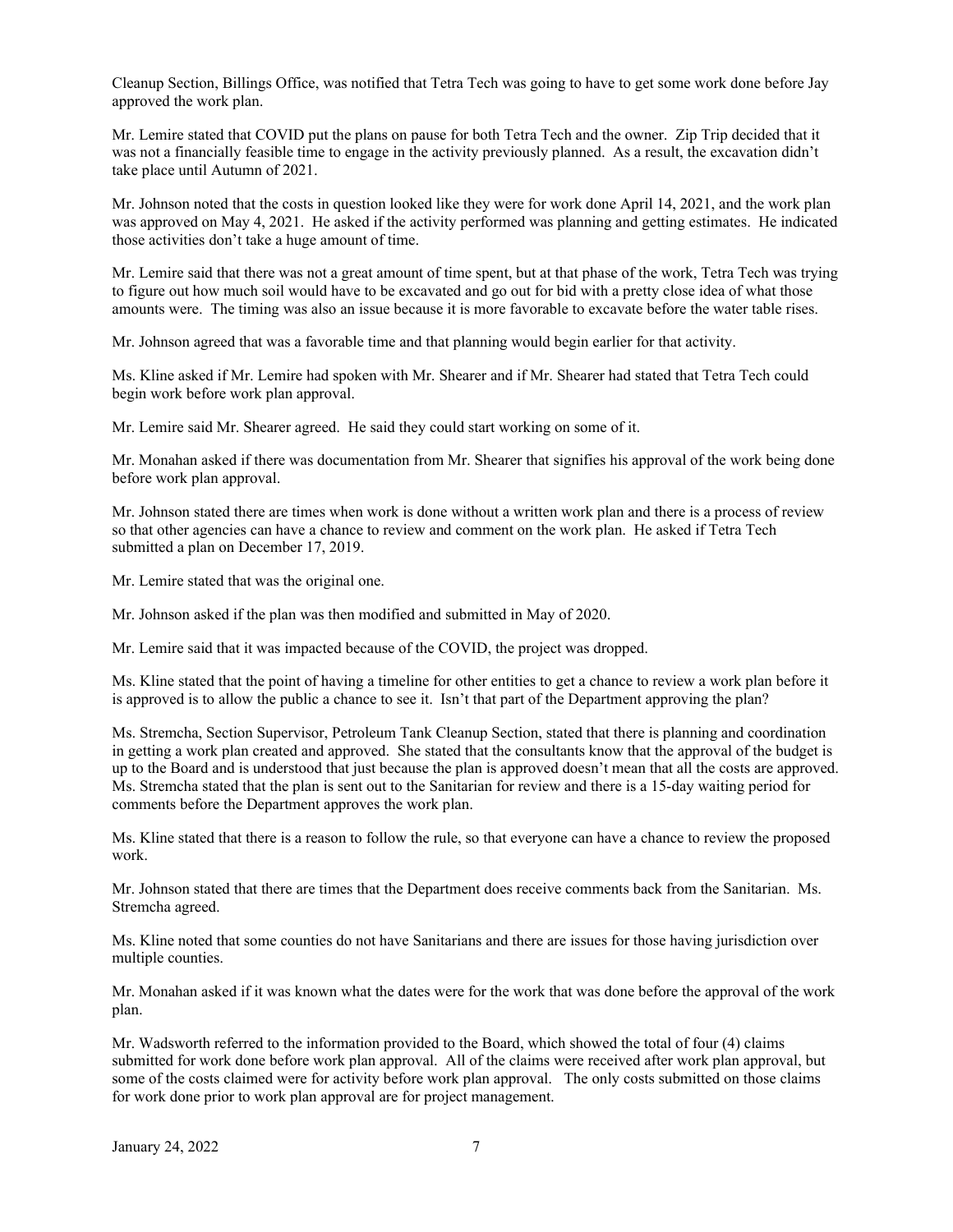Mr. Monahan noted that the work plan was approved on May 4, 2020.

Mr. Johnson stated that if there is an emergency response there is no work plan to approve.

Mr. Wadsworth indicated that even with emergency response that the Board staff are required to have documentation of the Department's approval. The documentation of the work and the approval can be via email. If there is work to be done, Board staff asks for the approval documentation from the Department.

Mr. Monahan asked about emergency responses and after discussion stated that an emergency response is not a situation where you are trying to work around MDT's timeline in order to remodel.

### Discussion – Category 3

Mr. Lemire addressed Category 3, the costs exceeding the appropriate level of the person for the task. He stated that Tetra Tech used someone who was at a higher skill level in order to save time and money for project oversight. It did save money on the project, but it was at a level higher than the minimum appropriate rate. They have found it to be important to have an experienced person on site.

Mr. Lemire noted that Tetra Tech came in under budget for excavation and were able to treat the water faster and in a more cost-effective manner than it would have been using a less skilled laborer. The justification to have a higher skilled person saved money on the overall project costs.

Mr. Johnson asked how much soil was disposed of and the duration. Mr. Lemire stated about 15,000 yards and three (3) weeks.

Ms. Kline asked if a person with a lessor skill set would not have been able to perform the work that was done by the higher level professional.

Mr. Lemire stated that they would but would be lacking needed experience to make some judgement calls.

Ms. Kline asked if that was something the person would learn.

Mr. Johnson stated that having senior people spot check over a newer or lesser skilled person is necessary, even if it is not reimbursed.

Ms. Kline asked if the reimbursable rate scale needed to be reevaluated.

Mr. Johnson stated that oversight of a higher skilled professional is needed, and it would be nice to have allowances made when that higher skill level is necessary.

Mr. Monahan stated that the reduction for this dispute category is \$2,288.72 and asked if that was what Tetra Tech was arguing for. He noted that most of the costs that had been submitted were paid.

Mr. Lemire affirmed Mr. Monahan's statement.

Mr. Wadsworth stated that technology can help bridge the gap when a lower-level person is sent out.

Mr. Johnson didn't agree. He believed remote technology is not sufficient.

Mr. Monahan asked if usually Resource Technologies Inc (RTI), Mr. Johnson's company, only asked for reimbursement of the lower-level professional even if there is a higher level on site.

Mr. Johnson stated that most of the time RTI claims for the allowed rate of professional and puts the hours that the higher-level professional was onsite under project management costs.

Mr. Monahan asked if the rate of pay was determined by statute or policy.

Mr. Wadsworth stated that it was in rule and is established by the standards. He noted that it may be time to look at these costs again. He stated that there are times when a higher level of professional is onsite, and the Board staff will request justification for those costs. Sometimes it is allowed if it is still cost effective. He reiterated that this is a public fund, and similarly to insurance, does not pay for all costs.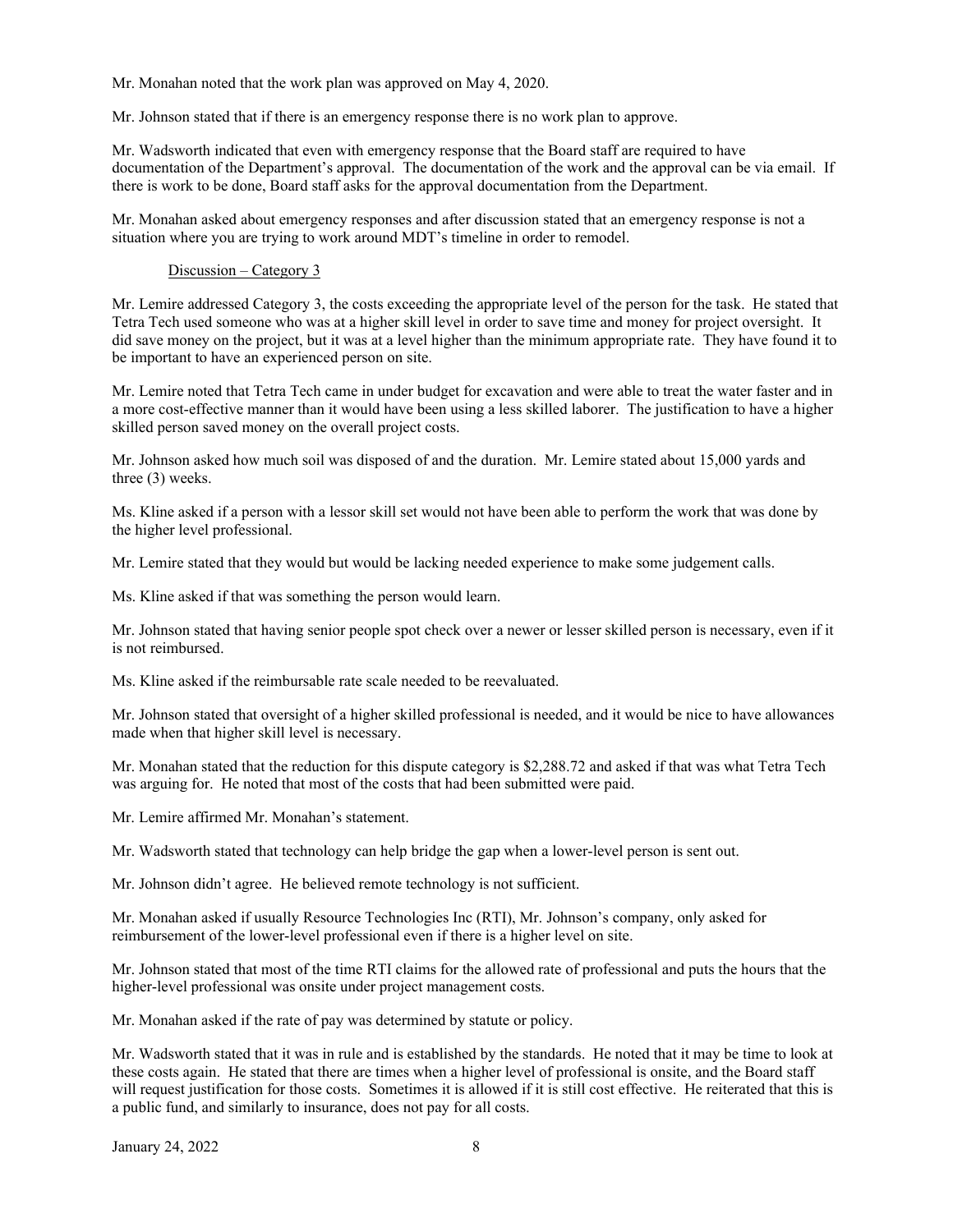Mr. Johnson stated that the rates are determined statistically but are not published. Mr. Johnson asked what costs are based on the five (5) year average.

Mr. Wadsworth stated that only the rates for certain standard tasks are published. The labor rates are calculated on a one (1) year average based on what has been submitted.

Mr. Wadsworth stated that he would bring in an example of how the stats are compiled. He stated it would be a discussion item at a future meeting.

Mr. Lemire stated that he felt it was important to choose a person that was adequate for the job to be done. The savings on this project were, in part, due to having the appropriate level of professional at the site. The Board had obligated \$690,000 and the costs that came in were at \$430,000.

Mr. Shearer addressed the Board. He stated that he was in support of the choice Tetra Tech made to have a higherlevel person onsite to follow the DEQ requirements. There are three different RBSLs used depending on the depth in the soil column. The proper depth and distribution of soil samples is critical to the closure of the release. Soil samples have to be done correctly at the time the work is being done and it is very hard to go and get the soil samples after the fact. Mr. Shearer stated that he was onsite four (4) to five (5) times and saw that the high level of consultant onsite helped them to not over excavate the project.

The work plan was requested in December of 2019, and he expected to approve it in January of 2020 but there were too many delays for that to happen. The work plan request letter called out that the contractors and sub-contractors needed to be worked out ahead of time. As things changed, revisions had to be made. The work plan called out the need for coordination with other entities.

Mr. Shearer stated that final work plan approval was in early May of 2021 followed by Tetra Tech's excavation happening in September of 2021. He stated that he looks forward to closing this site after the wells are put in and monitored.

Mr. Johnson asked if there was an acknowledgement of work being done before the work plan was approved.

Mr. Shearer stated that there were numerous phone conversations, and he was looking for any emails he had. He stated that he didn't have paper documentation that says work would take place before the work plan approval. He stated that the work plan process was very fluid. He was in support of the work done as it happened.

Mr. Monahan asked if Mr. Shearer could verify that verbal approval had been given for work to be done before the work plan was approved. Mr. Shearer stated that there were several conversations but there was no documentation to verify that agreement.

Mr. Johnson asked if there should be a separate motion for each category or issue. Mr. Monahan agreed that would be a good idea.

Mr. Johnson motioned to reject the staff decision and allow costs that were submitted prior to work plan approval. There were no seconds for that motion and the motion failed.

#### **With regard to Category 2, Ms. Kline motioned to not pay the \$4,382.76 submitted for work done before work plan approval. Mr. Jackson seconded.**

Mr. Johnson stated that he believed that reimbursement should be made because there had been verbal approval, as testified by Mr. Shearer. He asked if the approval had to be in writing, according to the rule.

Ms. Buzzas, Acting Attorney for the Board, Agency Legal Services, indicated she does not see any requirement that the approval be written.

Mr. Monahan asked Ms. Stremcha if she considered verbal approval was the same thing as written or would suffice to fulfill the law.

Ms. Stremcha stated that a verbal approval is equivalent to a written approval for a work plan.

Ms. Buzzas asked for confirmation that Mr. Shearer has the authority to approve a work plan.

January 24, 2022 9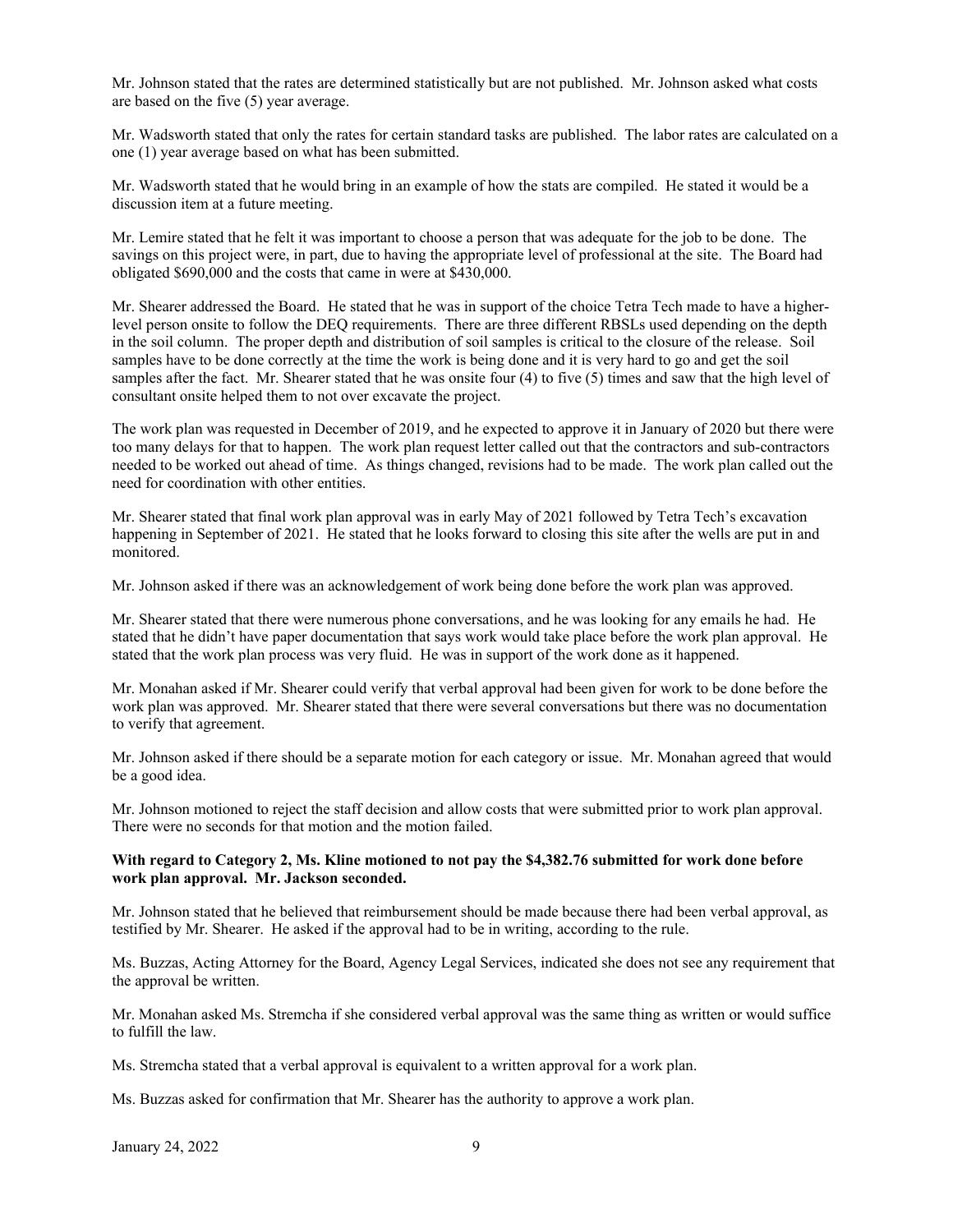Ms. Stremcha affirmed that was true and that he also had the authority to change a work plan.

Ms. Kline stated that there was a process in place where entities have to be notified as part of the work plan approval process.

Mr. Wadsworth agreed with Ms. Kline and stated that the process was usurped by the activity that happened in the office, not activity on the ground.

Mr. Monahan asked if providing verbal approval was a common practice.

Ms. Stremcha stated Mr. Shearer gave approval for work that was anticipated in the work plan. But prior to the work plan approval, the work wasn't remediation work on the ground but was work conducted in preparation of the work plan, not after the work plan was prepared. The work had to get done in order to get the approval. This was not a common case, and it happened this way to get the work plan in place.

Mr. Monahan asked how often the Department gives verbal approval for a work plan.

Mr. Shearer answered that this case was a one-off. There was a great deal of coordination and discussion that needed to occur to get the plan in place. More typically the Department modifies a work plan that is in place verbally then follows that up with a Form 8. In this case a Form 8 would not have been appropriate, because the underlying plan had not been prepared or approved yet.

Ms. Kline stated that her problem was that there was a lack of documentation. Typically, engineers in the field document what is happening to verify the actions taken. Everyone is required to follow these same rules.

Mr. Johnson stated that there was confirmation from all parties. He stated that all-in-all the project was a win and didn't see anything to fault. He stated that there is confirmation, and the work moved this site forward. He stated that the Board needs to facilitate getting work done, not inhibit work getting done.

Ms. Kline stated that the Board was not contesting the performance of the work or quality of the work, but that there are rules in place that everyone is required to follow. The process is valuable. The Board is interested in people following the rules.

Mr. Johnson stated that there can't be an overly rigorous application of the rules.

Mr. Monahan stated that he agreed with both Mr. Johnson and Ms. Kline. He stated that rules are in place for a reason so that procedure is followed. He stated that there needs to be documentation. He noted that the fact that procedure wasn't followed is the reason that the Board was hearing the dispute. Board staff has to follow the law and thus the recommendations provided to the Board in this dispute.

Mr. Johnson stated that the reason the Board exists is to make decisions in the gray areas.

Mr. Monahan stated that the Board doesn't change its rules to help an owner in their remodeling and accelerated contract schedule.

Mr. Johnson stated that this was about water table levels and timeliness to getting work done.

Ms. Kline asked Mr. Johnson what the numbers would be that he would apply to the idea of timeliness. She asked if it would be two (2) weeks or two (2) months. She asked if there was a timing on approval being given for the work plan.

Ms. Stremcha stated that there were no laws mandating a timeline for work plan approval.

Mr. Monahan stated that you can't jump the rules just to try to fit into a time frame and noted that the Board should reimburse within the rules.

Mr. Johnson stated that in this case there was confirmation from all parties, just because it wasn't in writing was a technicality.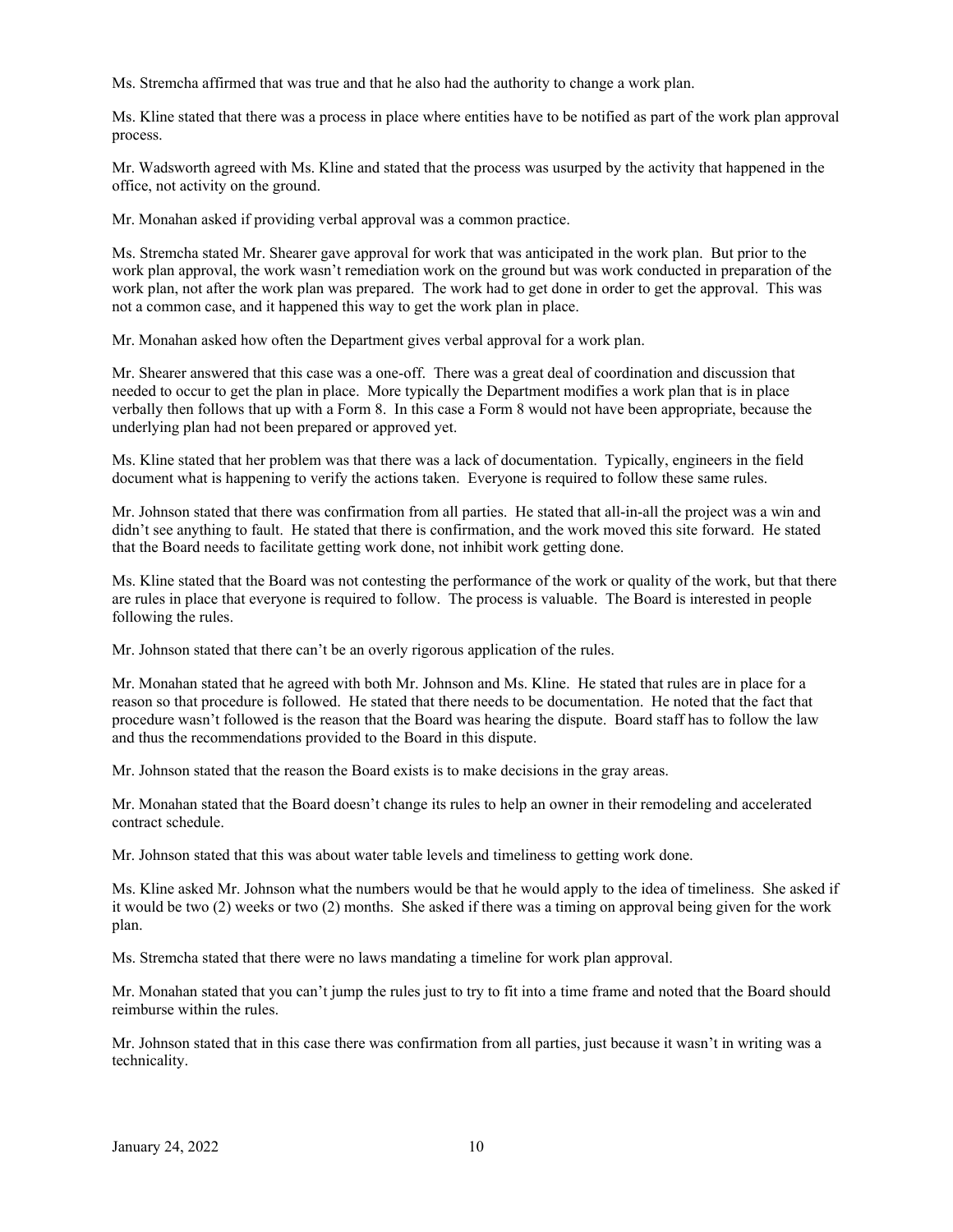Ms. Caitlyn Buzzas, Acting Attorney for the Board, Agency Legal Services, stated that whether verbal approval is acceptable is more of an internal policy of the Department. She asked if it was standard practice for the Department to approve a work plan before it is prepared.

Ms. Stremcha stated that the approval was for work needed to create a work plan. There was approval of things to go into the work plan. There is no written approval for the work done in preparation of a work plan. There is a request letter to create a work plan.

Ms. Buzzas asked if Mr. Shearer giving verbal approval, without anything written, was standard practice in the Department.

Ms. Stremcha stated that this was a one-off as there was a lot of coordination to get the work plan together.

**Ms. Kline motioned to not pay the \$4,382.76 submitted for work done before work plan approval (Category 2). Mr. Jackson seconded. The motion passed by roll call vote of three (3) in favor and two (2) against.** 

**Mr. Johnson motioned to reject the staff recommendation to disallow the costs associated with the approved staff rate for fieldwork and to reimburse the consultant for the submitted costs (Category 3). Mr. Jackson seconded. The motion passed unanimous with a roll call vote.** 

#### **Mr. Johnson motioned to reject the staff recommendation and allow for the additional costs submitted for work plan prep (Category 1). Mr. Jackson seconded.**

Ms. Kline stated that there is an issue in categorizing the submitted costs between the costs associated with remediation activities and redevelopment. She asked if those costs were not looked at until the consultant ran out of money in the approved budget.

Mr. Wadsworth stated that Board staff allowed a small percent over the allowed amount of \$2,500 without asking for more information from the owner or consultant. He stated that the Board staff was not provided with the information that had been presented to the Board during this meeting.

Mr. Johnson stated that the additional costs equated a couple of hours of additional time. He believed that is an inadequate allowance for the work that occurred.

Mr. Monahan stated that there was a lot of gray area and because the consultant did save money, maybe the Board could split the difference with the consultant.

Mr. Wadsworth stated that the highest costs the Board staff had seen to prepare an excavation work plan was \$3,300. He stated that the amount of soil excavation does not impact the work plan prep time needed. This work plan budget was more than twice what others had request.

Mr. Johnson stated that the presented costs for work plan prep, in the submitted budget were \$13,000.

Mr. Wadsworth stated that \$13,000 was the submitted or estimated budget, that the actual costs came in at \$7,761.25, and Board staff allowed a budget of \$2,500.

Mr. Monahan asked if the Board could deviate from the allowed amount if it is seen that this situation is a one-off and it is cleaned up except for ground water monitoring.

Mr. Kline asked Mr. Johnson if he would entertain an amendment to his original motion and agree that the Board would pay half of the adjusted amount.

Mr. Monahan stated that the reduction amount for this task was \$5,011.25 and indicated the Board would be paying half of that amount.

#### **Ms. Kline recommended an amendment to the original motion to allow half of the adjusted costs instead of full reimbursement.**

Mr. Johnson asked for the reasoning behind the amendment.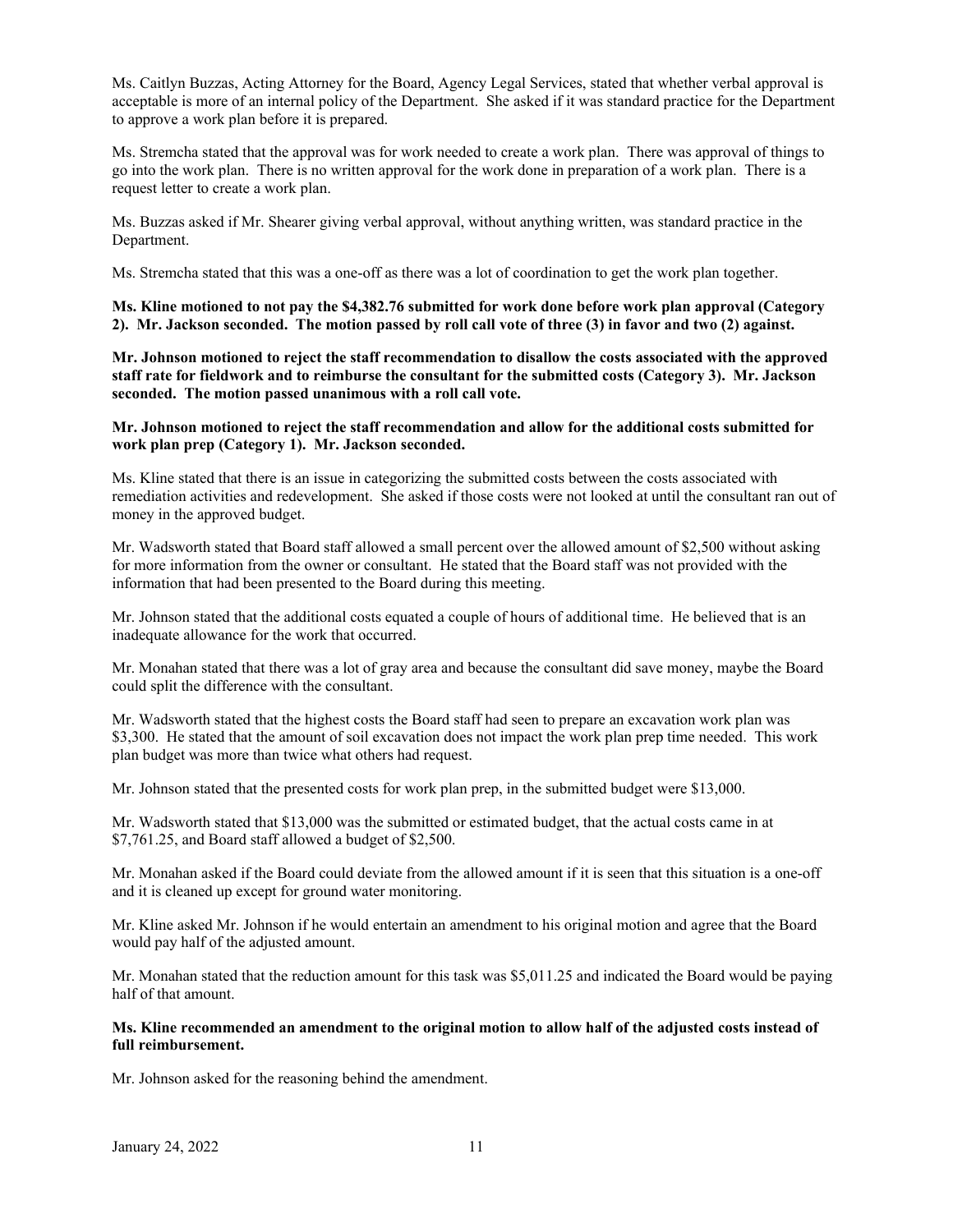Mr. Monahan stated that it was because the costs exceeded approved amounts and were still more than were ever paid.

Mr. Johnson asked if the Board then didn't consider them reasonable, actual, or necessary. After observing the Board response, **Mr. Johnson agreed to the amendment. Mr. Jackson seconded. The final motion for Category 1, costs associated with work plan prep, was for the Board staff to reimburse half of the \$5,011.25 adjustment amount, because full reimbursement was not considered reasonable. Mr. Jackson seconded. The motion passed unanimously by roll call vote.** 

# **Guarantee of Reimbursement, Eslick Property Sugar Plum Jewelry, Fac #60-15354, Rel #6254, WP #716834270, Glendive**

Mr. Wadsworth presented the Board with the Guarantee of Reimbursement, Form 4, for the Eslick Property. The Board staff recommends approval of the Guarantee. The terms of the Guarantee read that Great Northern Development Corporation will be designated by the owner to receive 100% of the actual, reasonable, and necessary costs associated with the Department approved Corrective Action Plan. Reimbursement will occur within the normal business process time frame from the date on which the claim is considered properly filed with the Board. The Guarantee is being requested for assurance of payment for Great Northern Development Corporation.

#### **Mr. Johnson motioned to approve the Guarantee as presented. Mr. Jackson seconded. The motion was unanimously approved through a roll call vote.**

# **Eligibility Ratification**

Mr. Wadsworth presented the Board with the application for eligibility that was tabulated in the Board packet (see, table below).

| <b>Location</b> | <b>Site Name</b>     | $\overline{\phantom{a}}$ Facility ID # | DEO Rel #<br>Release Year | Eligibility Determination $-$<br>Staff Recommendation Date |
|-----------------|----------------------|----------------------------------------|---------------------------|------------------------------------------------------------|
| Twin Bridges    | Former Teds Car Wash | 2808832                                | 3404<br>Mar 1998          | Reviewed 12/21/21.<br>Recommended Eligible                 |

*Mr. Johnson recused himself from voting on any matters associated with RTI and its clients, Yellowstone Soil Treatment and its clients, East Main Plaza Condo Association and Fort Ellis Fire Department. Mr. Wilson recused himself from any matters regarding Parkland U.S.A. and its customers. Mr. Monahan recused himself from voting on any matters that are associated with Hi-Noon Petroleum and its dealer locations. Mr. Jackson and Ms. Kline stated no conflicts of interest.* 

**Mr. Jackson made a motion to ratify the eligibility as presented by Mr. Wadsworth. Mr. Johnson seconded. The motion was unanimously approved by voice vote.** 

# **Weekly Reimbursements and Denied Claims**

Mr. Wadsworth presented the summary of weekly claim reimbursements for the weeks of November 3, 2021 through January 5, 2022, and recommended the Board ratify the reimbursement of the 101 claims, which totaled \$1,019,526.50 (see, table below). There was one (1) denied claim.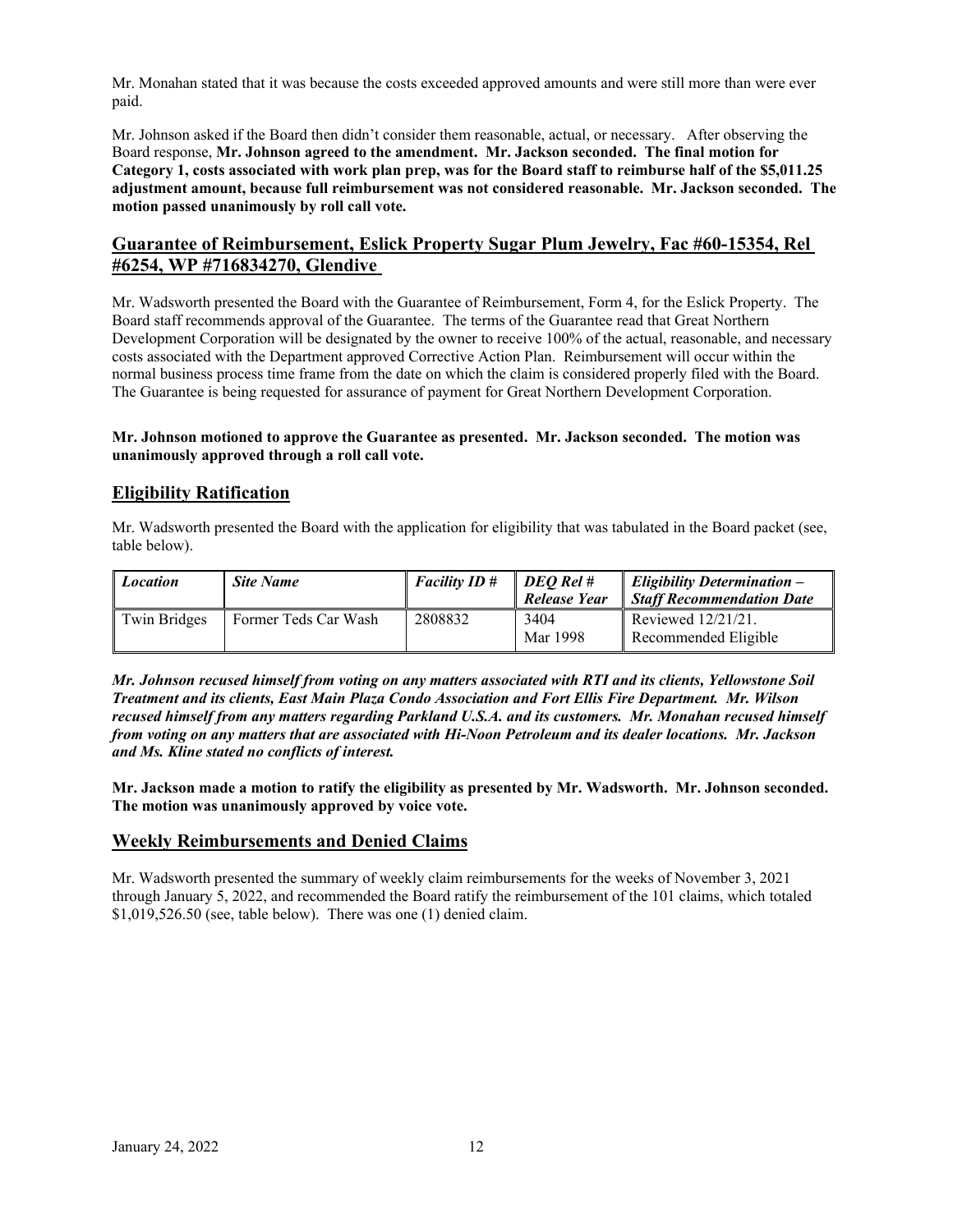| <b>WEEKLY CLAIM REIMBURSEMENTS</b><br>January 24, 2021 BOARD MEETING |                         |                         |  |  |
|----------------------------------------------------------------------|-------------------------|-------------------------|--|--|
| Week of                                                              | <b>Number of Claims</b> | <b>Funds Reimbursed</b> |  |  |
| $11 - 3 - 21$                                                        | 15                      | \$88,766.89             |  |  |
| $11 - 10 - 21$                                                       | 15                      | \$188,179.72            |  |  |
| $11 - 17 - 21$                                                       | 9                       | \$184,639.66            |  |  |
| $12 - 1 - 21$                                                        | 18                      | \$87,015.48             |  |  |
| $12 - 8 - 21$                                                        | 16                      | \$264,721.99            |  |  |
| $12 - 22 - 21$                                                       | 7                       | \$109,921.60            |  |  |
| $1 - 5 - 22$                                                         | 21                      | \$96,281.16             |  |  |
| Total                                                                | 101                     | \$1,019,526.50          |  |  |

The Claim ID #20211027C was denied because it was a duplicate charge that had already been paid on a previous claim, Claim ID #20211025C.

*Mr. Johnson recused himself from voting on any matters associated with RTI and its clients, Yellowstone Soil Treatment and its clients, East Main Plaza Condo Association and Fort Ellis Fire Department. Mr. Wilson recused himself from any matters regarding Parkland U.S.A. and its customers. Mr. Monahan recused himself from voting on any matters that are associated with Hi-Noon Petroleum and its dealer locations. Mr. Jackson and Ms. Kline stated no conflicts of interest.* 

**Mr. Jackson made a motion to approve the weekly claims and the denied claim as presented. Mr. Wilson seconded. The motion was unanimously approved by voice vote.** 

# **Discussion Items**

#### Montana's Petroleum Tank Releases – Confirmations and Closures – 1980s through 2021

Mr. Jay Shearer presented the Board with Montana's Petroleum Tank Releases, Confirmations and Closures 1980s through 2021. Mr. Shearer stated this was based on data through December 31, 2021. He reported that there were four (4) calendar intervals on which he was.

Mr. Shearer reported that in 1988 the Environmental Protection Agency (EPA) put regulations in place that required everyone to update or upgrade the tanks at their sites. The bulk of the releases were discovered between 1987-1999. These are referred to as legacy releases. In that interval there were 3,754 confirmed releases, 2,229 closed releases, and 1,525 open releases. From 2000-2008 there were 621 confirmed releases, 523 closed, and the remaining total of open releases was 1,623. During that period of time a Risk-Based Corrective Action Guidance was put in place that created criteria for release closure and it increased the number of releases closed. From 2009-2017, the Risk-Based Standards were updated, and this allowed the Department to use the existing data in the files to help in closing releases. During this interval there were 290 confirmed releases, 865 closed, and a total remaining of 1048 open. In the final reporting interval of 2018-21 there were 124 confirmed releases, 251 closed, and a remaining total of 921 open releases. There were much fewer discovered releases. The remaining open releases still require more information in order to be able to close them. The bulk of open releases are still legacy releases.

Mr. Shearer spoke about legacy releases that would not clean up, but in recent years the site was redeveloped, which allowed for a final remediation that brought the site to closure. Some sites don't get closed until this type of activity takes place, such as the one disputed today. He stated that the Department is making progress in getting those legacy sites closed.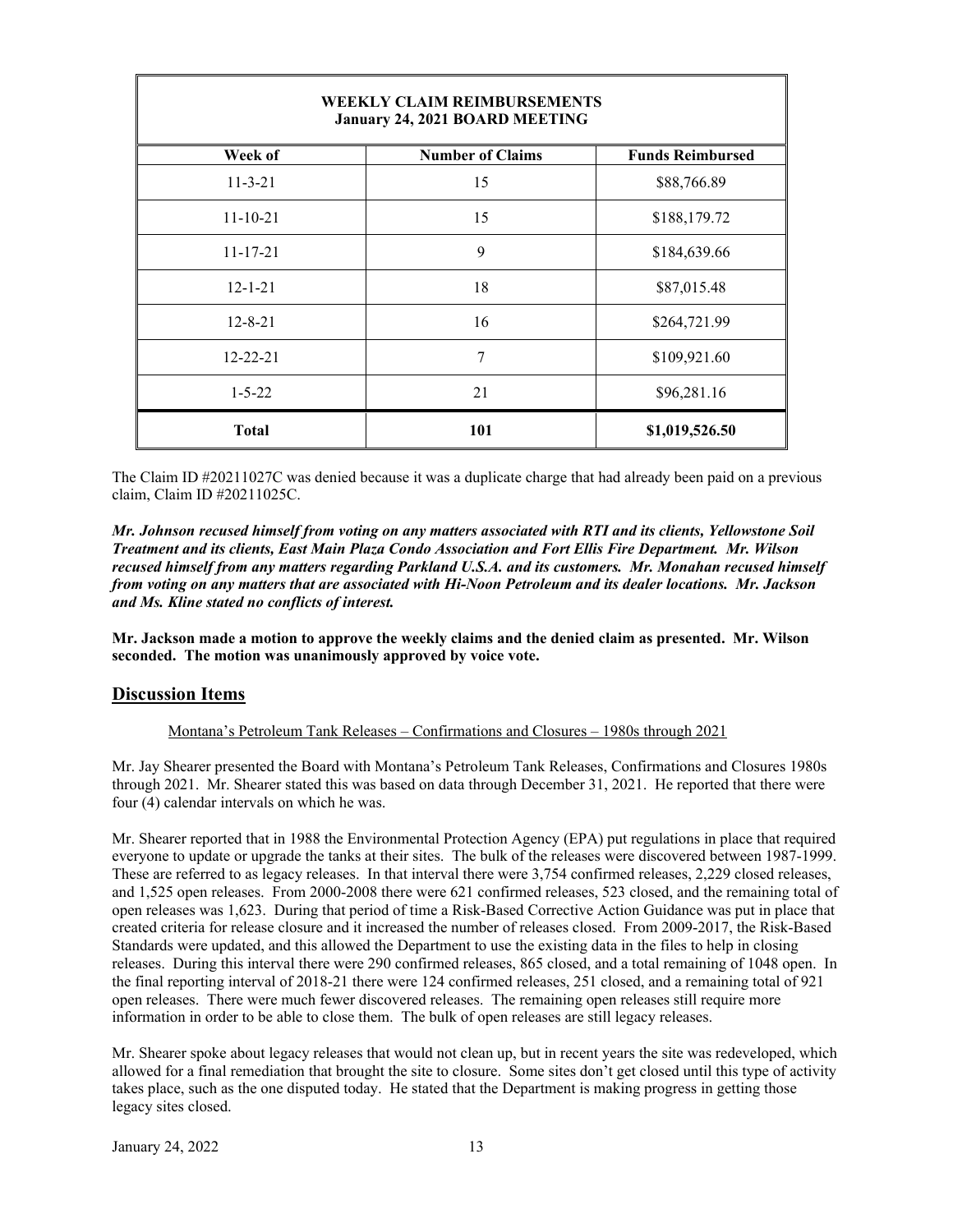Mr. Shearer presented the Board with two graphs that show the impact the regulations and guidance documents have had on releases being closed over time. The graphs show that since 2007, there has been a consistent average of about 30 releases discovered a year, and there have been a couple of years where the closure rate was about 120 releases per year. The Department is working to bring that closure rate back up.

Mr. Shearer stated that of the 921 remaining open releases, 860 are still with the Petroleum Tank Cleanup Section. The other releases are with other DEQ sections or agencies. He stated it takes a while to get the sites closed unless they are a simple surface spill. Since 2007, the backlog has been reduced by 44%, including releases newly discovered since then. He stated they were making good progress on reducing the backlog.

Mr. Shearer presented the Board with a different way to look at the open releases, by eligibilities. There were two graphs, one that depicted the open releases and one that depicted all the closed releases. The data for the open releases shows that there is a total of 596 open eligible releases and of that total there are 411 that are legacy releases. There are 215 releases that have never applied for the Fund and of that total there are 129 that are legacy releases. For the releases that have been closed there were 2,275 that have never applied to the Fund and of that total 1,897 were legacy releases. There were 1,338 eligible releases and of that total 1,019 were legacy releases. There is a total of 224 closed releases that were ineligible for the Fund. Combining the data for all open and resolved releases by eligibility status, there was a total of 2,490 releases that never applied and of that total 2,026 were legacy releases. There was a total of 1,934 eligible releases and of that total 1,019 were legacy releases. There is a total of 313 releases that are ineligible or pending eligibility determination.

Mr. Johnson asked if there was any attempt to correlate the number of releases closed to the number of tank systems being closed. Mr. Shearer stated that in the beginning all that was happening was logging in new releases, and that wasn't correlated to tank systems. He stated that the legacy releases are from tanks that had no cathodic protection and could have been happening for decades. He stated that the newer systems, with their protection and the upgrades since have probably limited the catastrophic releases and cut down on the number of releases, as a whole. He stated that the Underground Storage Tank Section could probably speak to the tank systems over time more precisely than he could. Mr. Johnson stated that the protective measures that have taken place over time have really helped to minimize the level of release and how many are occurring.

## Report on the PTCS Special Legislative \$1Million transfer

Ms. Stremcha presented the Board with a report on the 2019 Special Legislative \$1Million transfer from the Fund. In 2019 there was a Montana Legislative transfer from the Fund to DEQ Waste Management and Remediation Divisions Petroleum Tank Cleanup Section. The goal of the PTCS group was to investigate, cleanup and resolve (close) as many releases as possible. The money was allocated to sites where other funding sources were not available.

Ms. Stremcha reported that there were 81 releases address using the transferred money and of that total 70 were legacy releases. She stated that gaining the owner's trust and helping them navigate through the requirements takes a lot of her staff's time and looks simpler on paper than in reality. It involves many in-person meetings and many of the current owner's do not have a current gas station or know anything about the Department or the Board. The average cost per release was \$42,600 with a range from \$5,000 to \$58,000 spent for remedial investigations. A range of \$62,800 to \$129,500 was spend for cleanup of releases. This resulted in determining future remediation work that will be required and there were seven (7) of these releases that were resolved (closed) with several more on the way to closure.

Ms. Stremcha stated that remedial investigations were conducted for 17 releases and there was cleanup at three (3) sites, which was four (4) releases. She presented the Board with multiple project summaries for the sites that were investigated and how this additional funding moved these sites forward. Ms. Stremcha stated that there were sixty (60) files reviewed and release closure plans, RCPs, were developed for each. The average cost of file review and RCP development per release was \$1,700.

# **Board Attorney Report**

Ms. Buzzas presented the Board Attorney Report as of January 12, 2022, as shown below.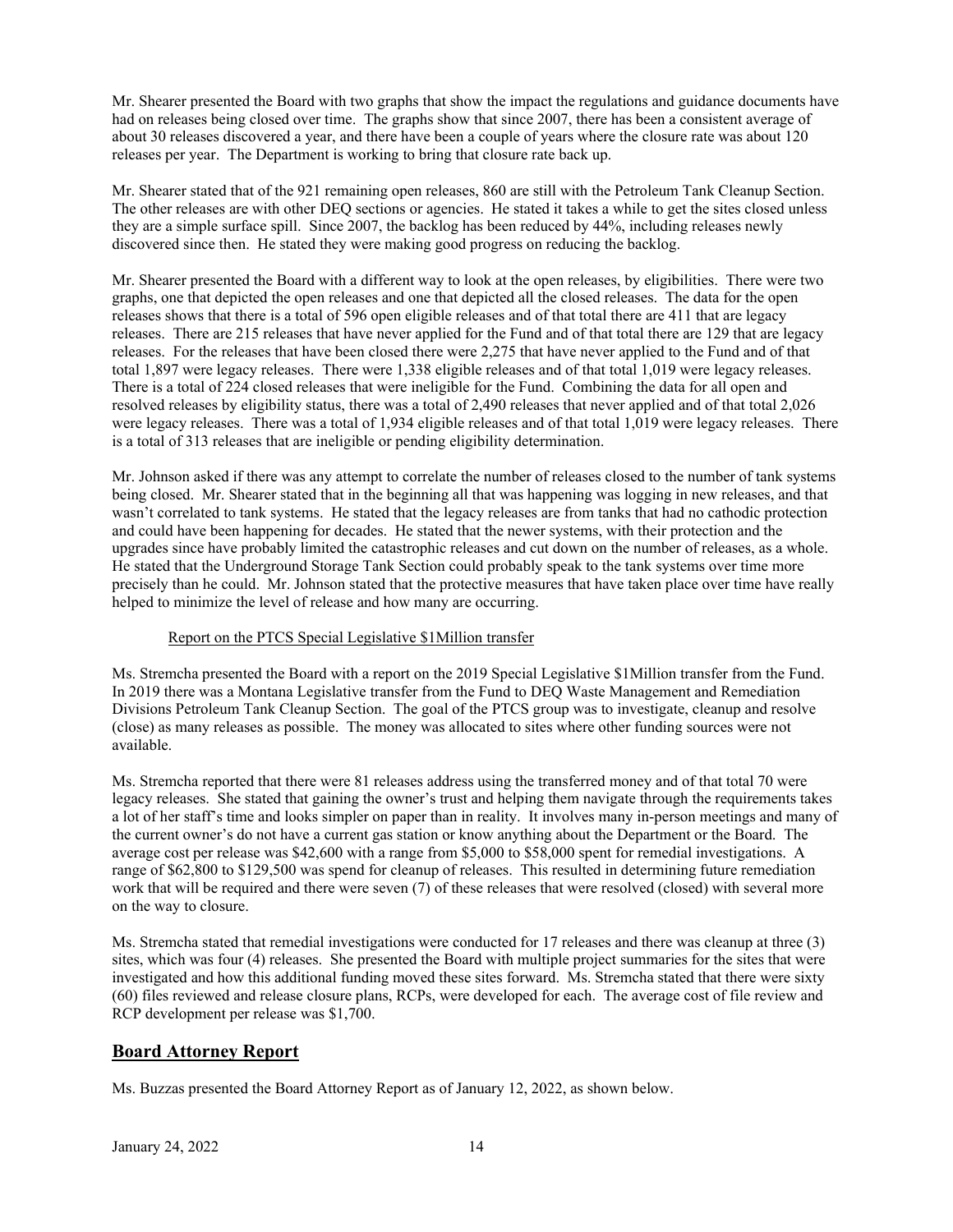## **Active Cases**

o Order on ADV-2016-558 Recovery of Fees; Motion for fees denied. Remanded to Board as instructed in Supreme Court Decision.

Ms. Buzzas stated that she was not present at the mediation to recover attorney fees that took place with the Board on January 20, 2022. She got a report from the Board Attorney, Ms. Julia Swingley, that the mediation had failed. Cascade County is expected to file and opening brief with the Supreme Court and their deadline is February 9, 2022. Ms. Swingley reported that she expected Cascade County to request an extension and expected that to be granted.

# **Fiscal Report**

Mr. Wadsworth presented the Fiscal Report to the Board through December 2021, FY22. He noted that the State fiscal calendar goes from July 1 through June 30 each year.

# **Board Staff Report**

Mr. Wadsworth presented the Board staff report. There was no discussion.

# **Petroleum Tank Cleanup Section (PTCS) Report**

Ms. Stremcha presented the Board with the PTCS Report. She stated that since the last Board Meeting, November 15, 2021, there had been 3 confirmed releases and 1 closed. From January 1, 2021 through December 31, 2021 there were 31 confirmed releases and 41 closed. From January 1, 2022 through January 7, 2022 there were no new releases and there was 1 closed. She noted that the remaining balance of 920 open releases includes releases that are not being managed by PTCS. PTCS is trying to stay ahead of the game by getting projects going early in the year.

Ms. Teri Mavencamp, Bureau Chief, Contaminated Site Cleanup, DEQ presented a summary to the Board on the Corrective Action Plan from the recent Audit (Audit 20-P01). She stated that the Department would update the Board on a regular basis to show the progress that is being made. She outlined the recommendations and actions that had occurred, see following.

In 2021, the following progress on the CAP was made:

1) We recommend the Petroleum Tank Release Compensation Board work with Department of Environmental Quality to collaborate during corrective action plan development to verify eligibility, assure fund availability, and provide any other relevant input for consideration prior to final plan approval by the department.

Under Recommendation 1) DEQ fulfilled its CAP by meeting w/ PTRCB staff during November and December to discuss regulatory reform and the process to verify eligibility, assure fund availability and provide other relevant input. DEQ and the Board staff disagree upon the definition of "other relevant input" but will continue to have meaningful discussions. DEQ believes relevant input will be further clarified by addressing Audit finding number 2, which is the recommendation to the Mt. Legislature to clarify the statute by making amendments as needed to clarify the Petroleum Tank Release Compensation Board does not have a role in approving or basing reimbursement on the specific methods prescribed w/in approved corrective action plans that bring an eligible petroleum release to closure. As we work toward clarifying relevant input, DEQ will continue to engage and inform the Board and the Board staff.

- 3) We recommend the Petroleum Tank Release Compensation Board work with the Department of Environmental Quality to develop a process, seeking legislation, if necessary, whereby remediation projects are competitively bid to bring releases to closure, in accordance with existing state procurement laws.
- 4) We recommend the Petroleum Tank Release Compensation Board work with the Department of Environmental Quality to seek legislation that prepares the fund for the eventual closure of all historic underground storage tank release in Montana.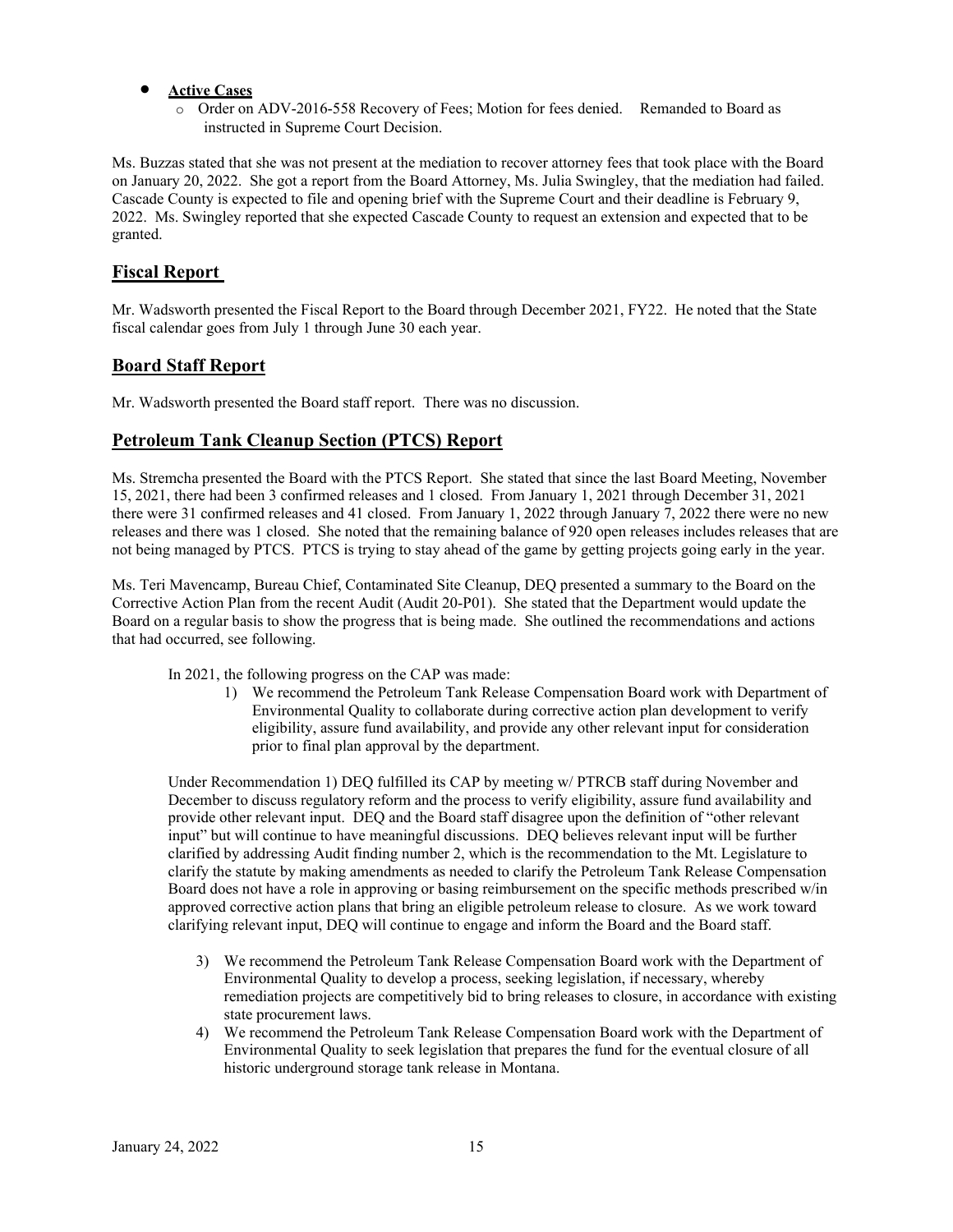Under recommendation 1, 3 and 4, DEQ stated it would meet w/ other states to learn about their processes; DEQ has begun to fulfill its CAP by meeting with Wyoming and EPA in Dec. 2021 to discuss the WY LUST Remediation, Fund, and Leak Prevention Program. DEQ will continue to work with EPA and other states to meet the Quarter 1 2022 goals.

Next steps: As DEQ meets w/ other states, DEQ will mockup what these processes could look like in Mt for discussion with the Board and stakeholders in Quarter 2, 2022. Meetings to date have been with DEQ and the Board staff, but going forward, DEQ will also reach out to the Board and the Board's Executive Director, Terry Wadsworth, to discuss setting up meetings over the next year to achieve the CAP.

Ms. Kline asked if the Department had visited with Wyoming only and would visit with other states. Ms. Mavencamp indicated that the visit with Wyoming had taken place. Ms. Kline implied that Wyoming was under EPA rule so it may not be comparable to Montana and that there was primacy, especially for water. Ms. Mavencamp stated that EPA did not have primacy for tank regulations/cleanup, so the oversight was not the same as for water.

## *Zip Trip 59, Facility #09-08212, TID 19475, Release #471 and #5247, Work Plan #716834366 and #716834367, Miles City, Priority 4.0*

Ms. Stremcha stated that work plans 716834366 and 716834367 were for continued groundwater monitoring and are expected to evaluate the natural attenuation of the groundwater plume post-2020 completion of the cleanup at the site. The combined work plan estimated total is \$176,271.94 which would be roughly \$85,000 per work plan. There is a potential for the separate budgets for either release to exceed the \$100,000 per work plan depending on the results of the groundwater monitoring events.

Mr. Wadsworth drew the Board's attention to the task category entitled "miscellaneous" as it pertained to an earlier question from Ms. Kline as to what is in that task category. He stated that the work plan task cost sheet that was included with this work plan briefing had a WP Name of F-B-WI/GWM which means it is a follow-on work plan focused on groundwater monitoring. He also noted there were two tasks labeled miscellaneous and there was further explanation of those costs, one of which was the filling out of the data validation form.

## *Former Flying J Travel Plaza, Facility #09-08661, TID 19483, Release #4365, Work Plan #716833750, Miles City, Priority 3.0*

Ms. Stremcha stated that this was being presented under the work plans over \$100K that are briefed to the Board because there were modifications to this work plan that exceed the \$100K threshold. The modifications to this work plan have an additional estimated cost of \$192,782.50. The scope of the initial work plan included: project management, installation of extraction wells, operation of a HVDPE system, concurrent monitoring of HVDPEinduced groundwater draw-down, review and interpretation of real-time HVDPE monitoring date, optimization of flow rates and operating parameters for HDVPE, semi-annual compliance monitoring, laboratory analyses and data validation and reporting.

Ms. Stremcha stated that the modified work plan will extend the work to the offsite petroleum contamination into the right-of-way and include the following tasks: one monitoring event pre-well installation, installation of additional wells and sparge points, operation and monitoring of HDVPE system for up to two (2) months, semiannual groundwater monitoring, and reporting.

Ms. Stremcha stated that the mobile self-contained HVDPE system removes both the submerged petroleum smearzone and impacted groundwater. The system uses extraction wells to induce a high vacuum to lower the water table and subject the smear zone to air flow. Extracted groundwater is treated through an oil-water separator, if needed, and then through carbon vessels in series before it is discharged to surface water or sanitary sewer system.

Ms. Stremcha stated that the remedial alternatives analysis, RAA, for the release determined the most effective sitespecific method to clean up the petroleum-impacted soil and groundwater in the saturated zone is use of the HVDPE system. The 2021 Release Closure Plan, RCP, based on results of the 2020 HVDPE operation and monitoring determined the area of HVDPE operation requires expansion to down-gradient offsite areas and includes air-sparge points to enhance extraction of petroleum compounds below the water table.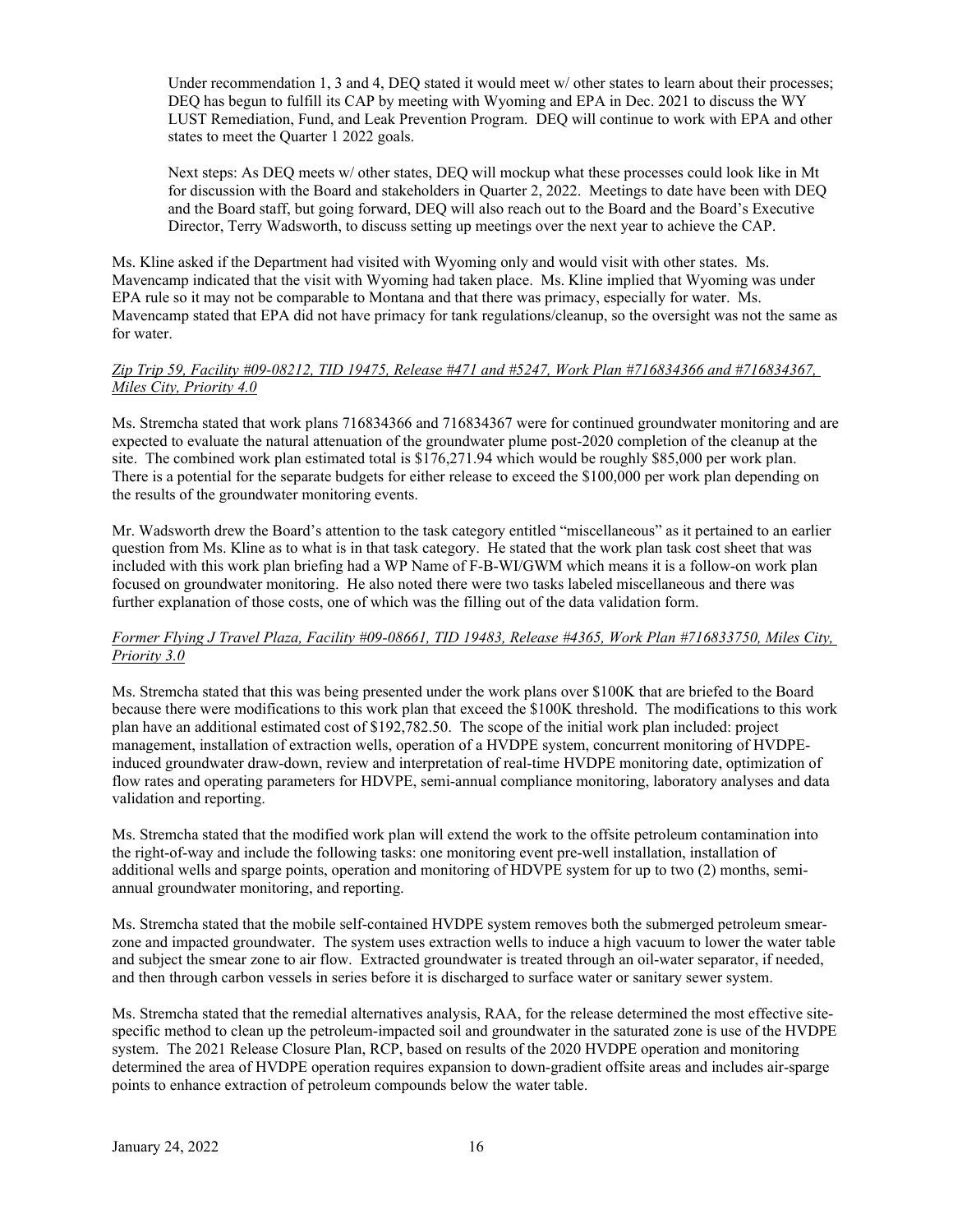Ms. Stremcha stated that in 2020-21 the HVDPE and semi-annual groundwater monitoring conducted via the initial WP #716833750 demonstrated that the HVDPE system temporarily lowered the water table and effectively decreased concentrations of gasoline-related compounds in soil and groundwater in the treated area. Treatment via the HVDPE system was terminated based on the field measurements of soil-vapor emissions and groundwater influent analytical results. The HVDPE system removed an estimated 3,417 pound, approximately 570 gallons, of gasoline-related compounds from the soil submerged below the water table.

Ms. Stremcha stated that when the system was terminated, the contamination increased, and this system was found to be effective in treating the source. However, the temporarily lowered water table allowed residual petroleum contamination at the edges of the HVDPE to migrated up-gradient when the operation ceased. This increased scope of work with this work plan is expected to increase the extraction of petroleum form the contaminated soils beneath the water table.

Ms. Kline asked how many new wells were being installed. Mr. Shearer stated that he didn't include that in the write up and didn't have the exact number in front of him but could look it up. He noted that the map that was included in the material presented to the Board indicated that the dropping of the water table resulted in lower concentration levels of benzene, as shown by concentration levels of 5 shown on the map.

Ms. Kline asked if there were additional wells added to the number shown on the map. Mr. Shearer stated that the map provided was from 2018 and there were additional wells added.

Mr. Wadsworth presented the Board with the work plan task cost sheets that had been included with the work plan brief just presented. He noted that the format of these cost sheets was not the normal format submitted with other briefs but were created to show how many change orders had been submitted for this work plan. He drew the Board's attention to the four change orders that had been submitted, this one being the latest. The original work plan budget was \$189,875.50, this current change order was more expensive than the original work plan budget. The total of the original work plan plus all the change orders is \$460,768.50. Having a change order with a higher budget than the original work plan is concerning. Mr. Wadsworth stated that the RAA from the Department contained alternatives that were less than the costs in this current change order. The Board staff has expressed the concern that we would like to prevent this type of change order. He stated that one of the alternative cleanup methods, excavation, was estimated to be \$150,000 and the costs for other alternatives went up from there. He stated that there was concern if this was the right direction to take and was interested in preventing these types of situations from happening in the future.

Mr. Monahan asked if it was common for a change order to be so expensive.

Ms. Stremcha stated that this was not common. The system that is being proposed has been shown to be effective and excavation has already been done. She stated that they are at the end of the remediation options for this site. This is not a typical change order, and the Department evaluates the life of the project and what the best direction to take would be. This site is complex.

Mr. Monahan asked what the big-ticket item was that changed this scope of work.

Ms. Stremcha stated that they found that reducing the water level also reduced the petroleum contamination and this was working. This work plan change/modification is trying to address the migrated contamination and remediate the petroleum source from beneath the water table.

Mr. Johnson stated that any product that resides on the water table will smear into the soil as the water table fluctuates and that is what is called the smear zone. This type of contamination is difficult to address because it is not as accessible.

Mr. Shearer spoke about the RAA and noted that Air-Sparge/SVE was taken off the list of possibilities because it would not work with this contamination and where it is located in relationship to the water table. This HVDPE process cleans up the water table, the contaminated soils and clean water is discharged.

Mr. Jackson asked who owned the property. Mr. Shearer stated it was one of the subsidiaries of Flying J that manages non-active sites.